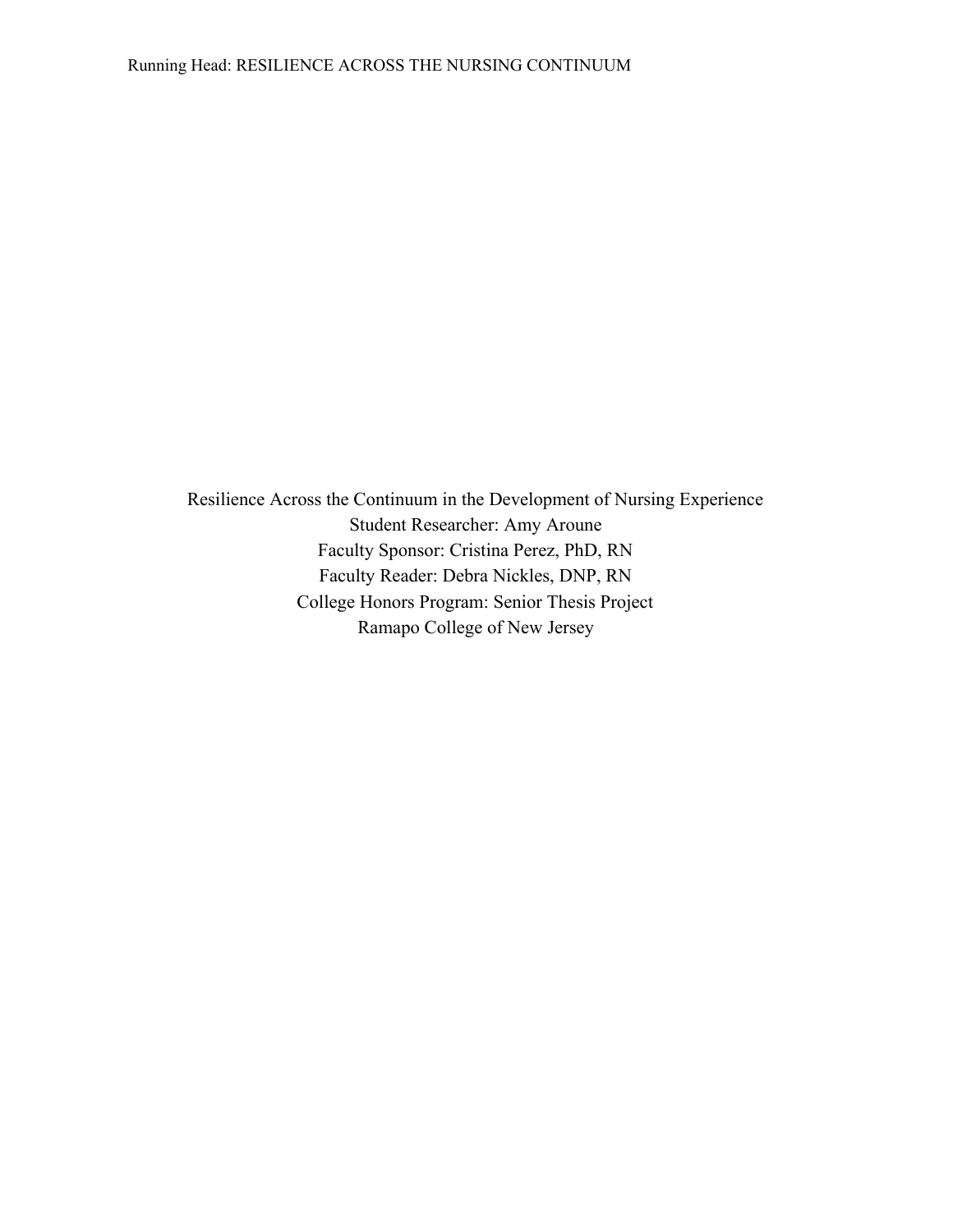#### **Abstract**

This study considers the concept of resiliency among nursing students, and how it is affected by a number of factors. Being an important aspect of one's character in order to survive a demanding career of nursing, it is essential that resiliency is present and strengthened throughout an undergraduate career. This study contains a literature review: the literature review examines seventeen published articles gathered through databases, including CINAHL, PubMed and ProQuest, that illustrate and discuss results from research conducted through various platforms exploring the development of resilience in nursing students, nurses and nurse managers. While the articles have differing definitions of resilience, it can be gathered that resiliency in nursing is the ability and essential function to adapt and prosper in the face of adversity in a stressful environment as it is in nursing.

This paper examines the several articles as well as a survey demonstrating the Connor-Davidson Resilience Scale, the report and discussion of the survey's results, as well as implications for the future of nursing. This descriptive survey was administered to baccalaureate junior and senior nursing students, and the total number of respondents was 103. Of interest in the findings was that senior nursing students were more resilient than junior nursing students and that female nursing students were more resilient than nursing students of other genders. This paper aims to suggest the importance of resilience development and understanding beginning in nursing school, and the continuity throughout one's nursing experience.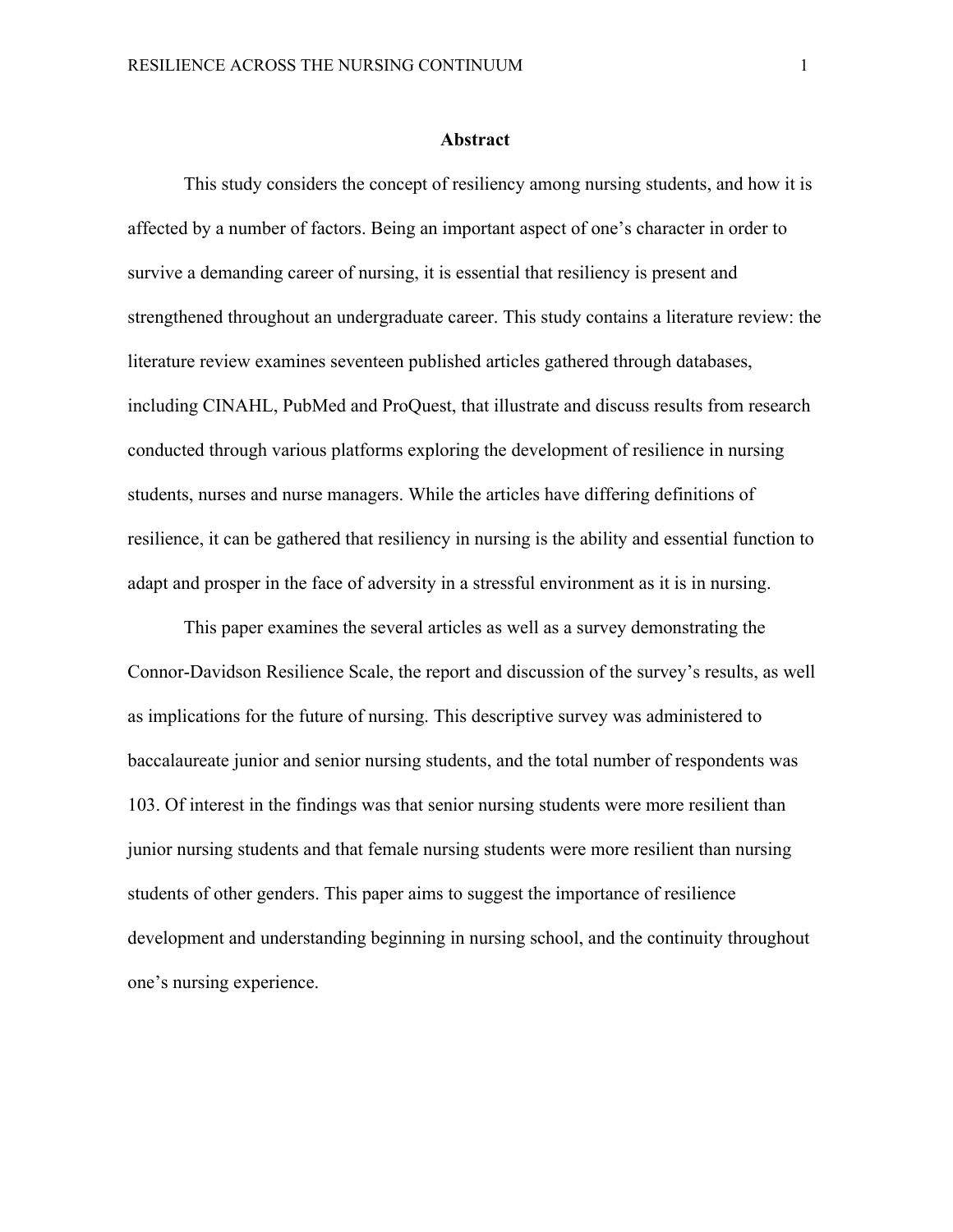# **Resilience Across the Continuum in the Development of Nursing Experience: Introduction**

Resilience has been researched across many disciplines and in many settings. While there are many interpretations and adaptations of the definition of resilience, essentially it is an individual's ability to move forward despite overcoming challenges, adversities, setbacks and unfortunate circumstances. In healthcare, resilience is essential as the career field is overwhelming due to the wide range of situations its employees encounter. In the pre-licensure phase, nursing students are faced with rigorous course loads, trying clinical experiences and high expectations placed on them as they attempt to assimilate into the healthcare world. Practicing nurses witness first-hand death and the process of dying, drug addictions and withdrawals, dismal family dynamics, abuse of children and elderly, and other social issues that can be traumatic to the nurses. These issues are also shared by nurse managers, who often face additional stress with budgeting, scheduling and intrapersonal staff issues. These situations have lasting impacts on the nurses, and the nurse's ability to cope with these circumstances is what will make the individual successful in the career of nursing. Just like any profession, nurses are individuals that come from varying backgrounds. These patients and their conditions affect every nurse differently, based on the nurse's own life experiences. How each individual reacts to each situation is what sets them apart, and speaks to their personal level of resiliency.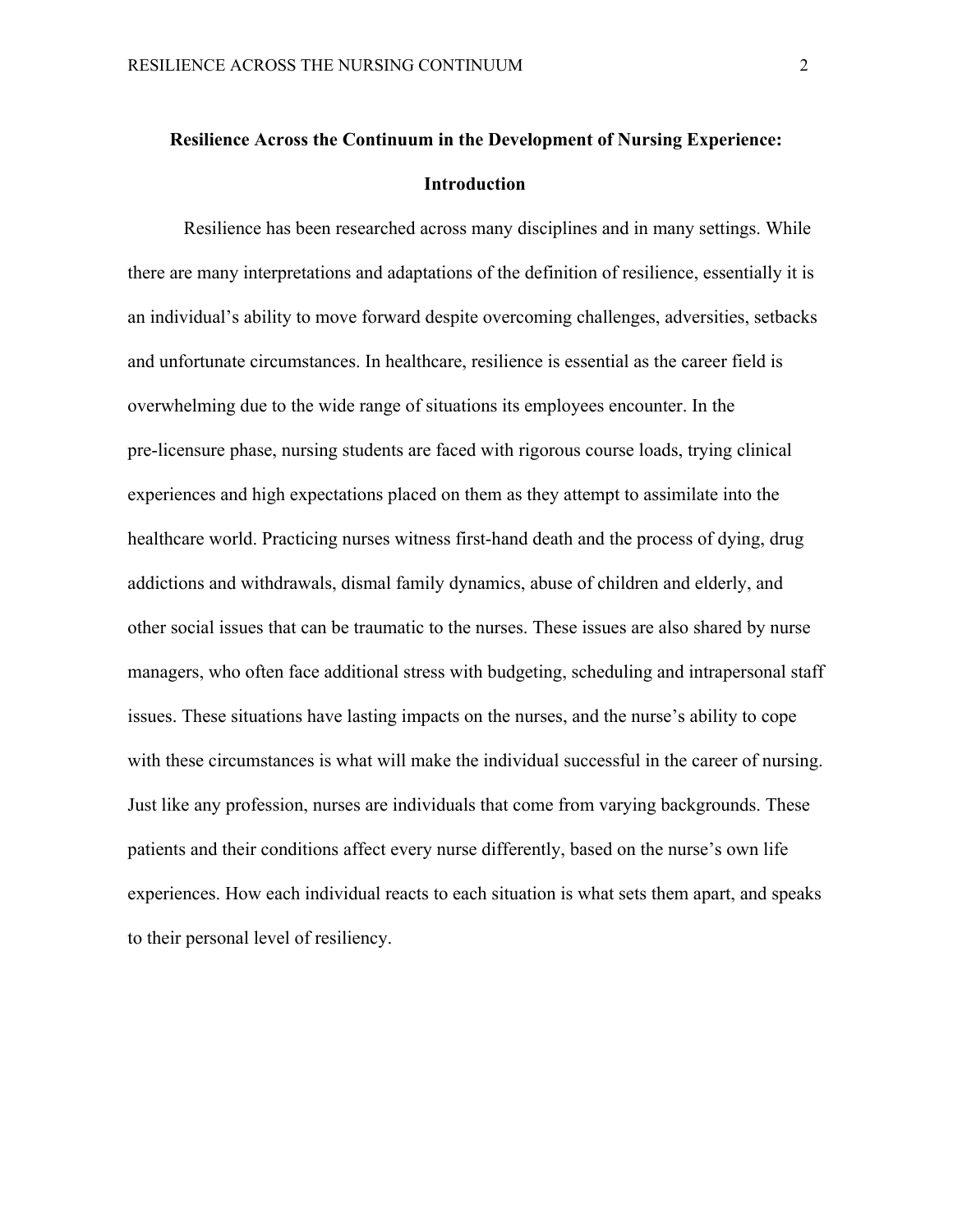# **Resilience Across the Continuum in the Development of Nursing Experience: Literature Review**

The concept of resiliency can be broken down by factors that contribute to its development. A study performed in 2011 by Koen, Eeden & Wissing examined the extensiveness of resilience in nurses. In this study, the researchers established that resilience and well-being must be established as a nurse in order to feel satisfied by one's job and find meaning in daily tasks. This study also discussed that with resilience comes enhanced productivity. According to Koen, Eeden  $\&$  Wissing (2011), this study developed subfactors responsible for resiliency, including hope, coping skills, self-efficacy, and prosperous personal and mental health. When discussing coping, the authors included the concept of constructive coping, claiming it to be characteristic of people with skills of resilience. Constructive coping occurs as a response to chaotic or disadvantageous situations, and results in a positive outcome for all parties involved. The authors continue with self-efficacy, explaining that this term comprises self-empowerment and believing in one's abilities to manage themselves and their responsibilities that seem staggering. The combination of these two separate constructs, coping and self-efficacy, is combined in this study to define the idea of a nurse believing that they have competent behaviors and strategies to handle stress and adversity at work.

Further, the research introduces optimism as another factor for resilience, explaining that optimism allows nurses to positively adjust to situations in their daily experiences. Hope is then introduced, referring to the act of positively accepting challenges for the lesson that they can become mindful of their actions and their attitudes' impact on those actions. Lastly,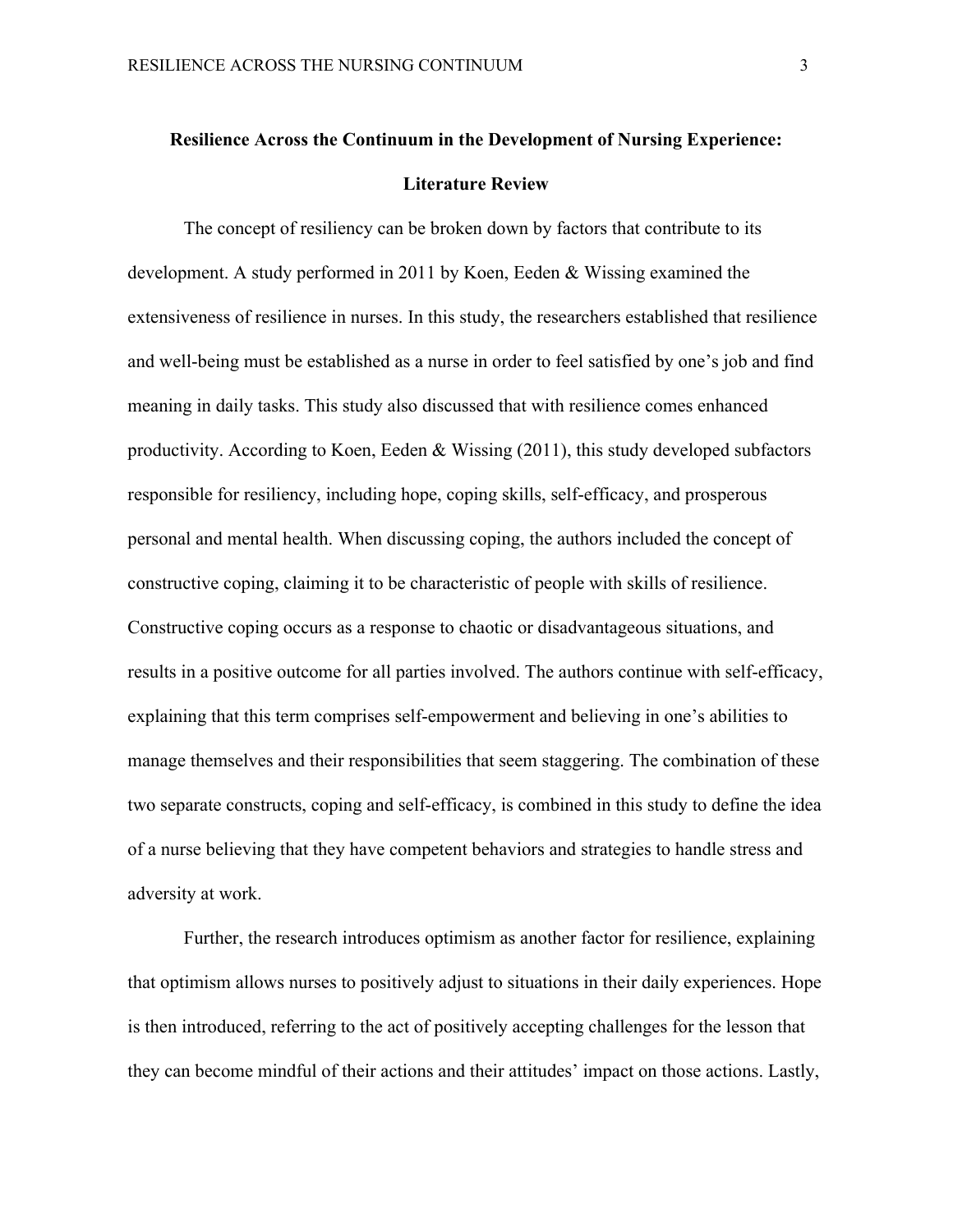mental health is referenced in its relation to nurse's resilience, illustrating that nurses with skills of resilience will have stronger mental health. All of these markers of resiliency are measured on individual scales and questionnaires. While all of these factors of resiliency improve one's mental strength, self-efficacy, coping, stress management, and hope are the largest predictors of resilience in professional nurses (Koen, van Eeden & Wissing, 2011).

Nursing students undergo significant stress while in school, due to the demands of the curriculum and all it entails. Specifically, the clinical workload, sometimes unreceptive clinical staff, death and other dismal social issues, and anxiety about making mistakes in the clinical setting are prominent factors that can cause exponential stress to the student (Reyes, Andrusyszyn, Iwasiw, Forchuk & Babenko-Mould, 2015). Just as students undergo significant stress in nursing school, faculty and clinical instructors also experience pressure. These pressures include maintaining expertise ranging from educational to clinical, being knowledgeable of new and updating technology related to curriculum, competition between faculty or instructors, role overload and conflicts in their personal lives (Reyes et. al, 2015). These stressors can leave nursing faculty and clinical instructors feeling undervalued and overwhelmed. Maintaining strong skills for resiliency can counteract the emotional exhaustion they may feel, by being better equipped to handle these multiple adversities.

Incorporating the skills and development of resiliency into the nursing curriculum can improve outcomes to both nursing students and faculty. Suggested strategies of resilience training for the nursing curriculum include the utilization of three categories: support, education, and reflection (Thomas & Asselin, 2018). Support can range from family, friends and peers to faculty and colleagues. Receiving positive encouragement from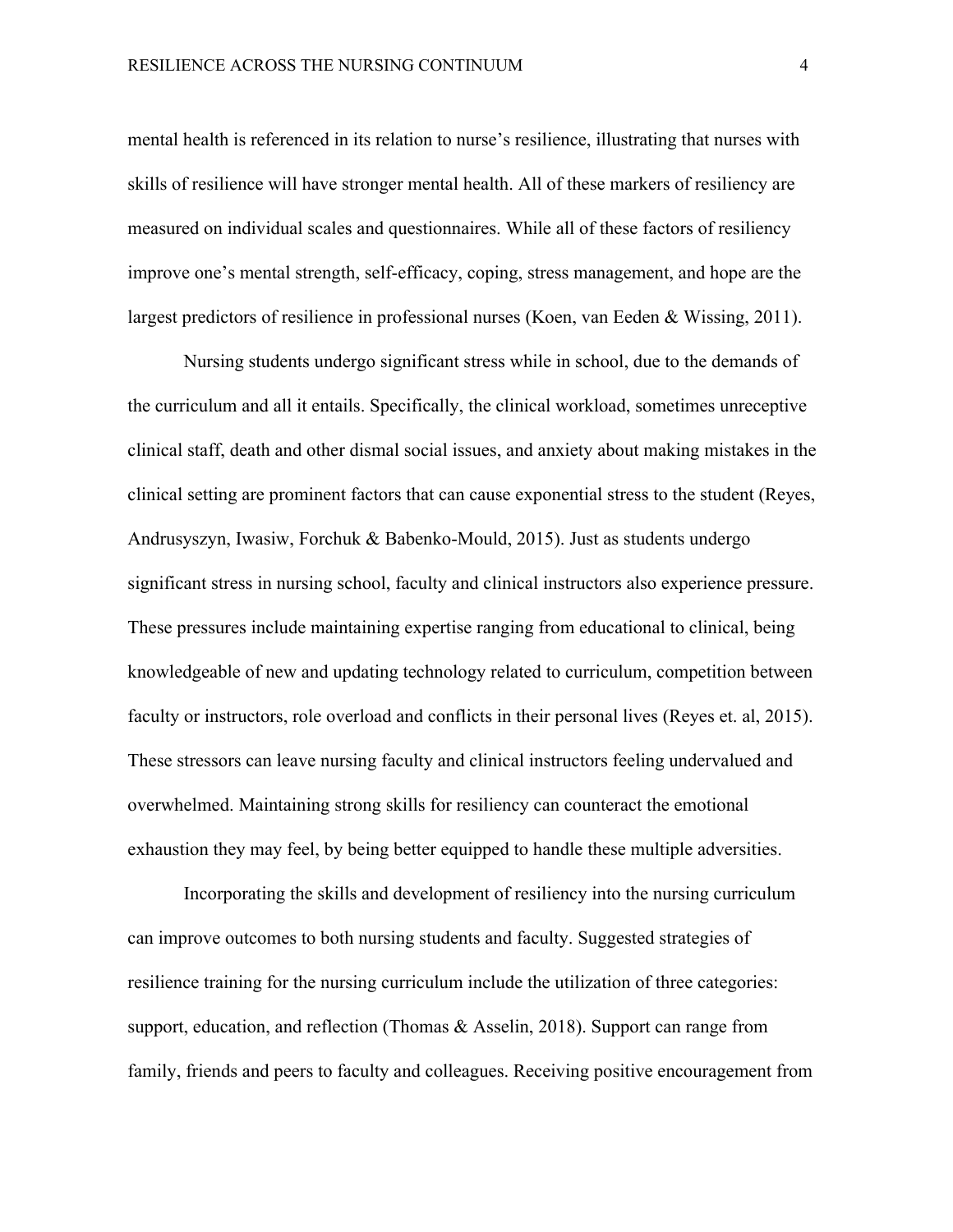parents, specifically mothers, has been shown to have significant outcome on a nursing student's perception of their own resilience. Support is especially helpful in the clinical field, for situations when students need extra assistance, are seeking guidance, or would appreciate reassurance. Although the students will often turn to faculty in these situations, it is not in the faculty's best interest to simply give them the answer. Rather, encouraging the student to have confidence that they are strong, knowledgeable, and capable is more effective in instilling strength in the students, and helping each of them develop their resilience (Thomas & Asselin, 2018). If the faculty cannot reach the student or their attempts prove unsuccessful, knowing that each nursing student will have built a strong social support system within their peers that also helps them develop resiliency is an element that the faculty can then utilize and encourage the student to take advantage of.

The study reviewed in this publication did not provide significant relevance to its research into the education piece of the curriculum on resilience training, although it did identify working subjects on tools of resilience-- including empowering oneself, managing conflict, and working in a team-- into a curriculum in smaller durations of time was more effective than working these subjects into a curriculum over an extended period of time, for example over the length of two semesters. As for the third category, reflection entails journaling after classes, clinicals, and overwhelming situations. Reflection encourages nursing students to process all the emotions they feel while they are learning essential skills and to muse on mistakes they might have made during clinical. Reflection journals are also a great way to observe personal growth over a duration of time. These different suggestions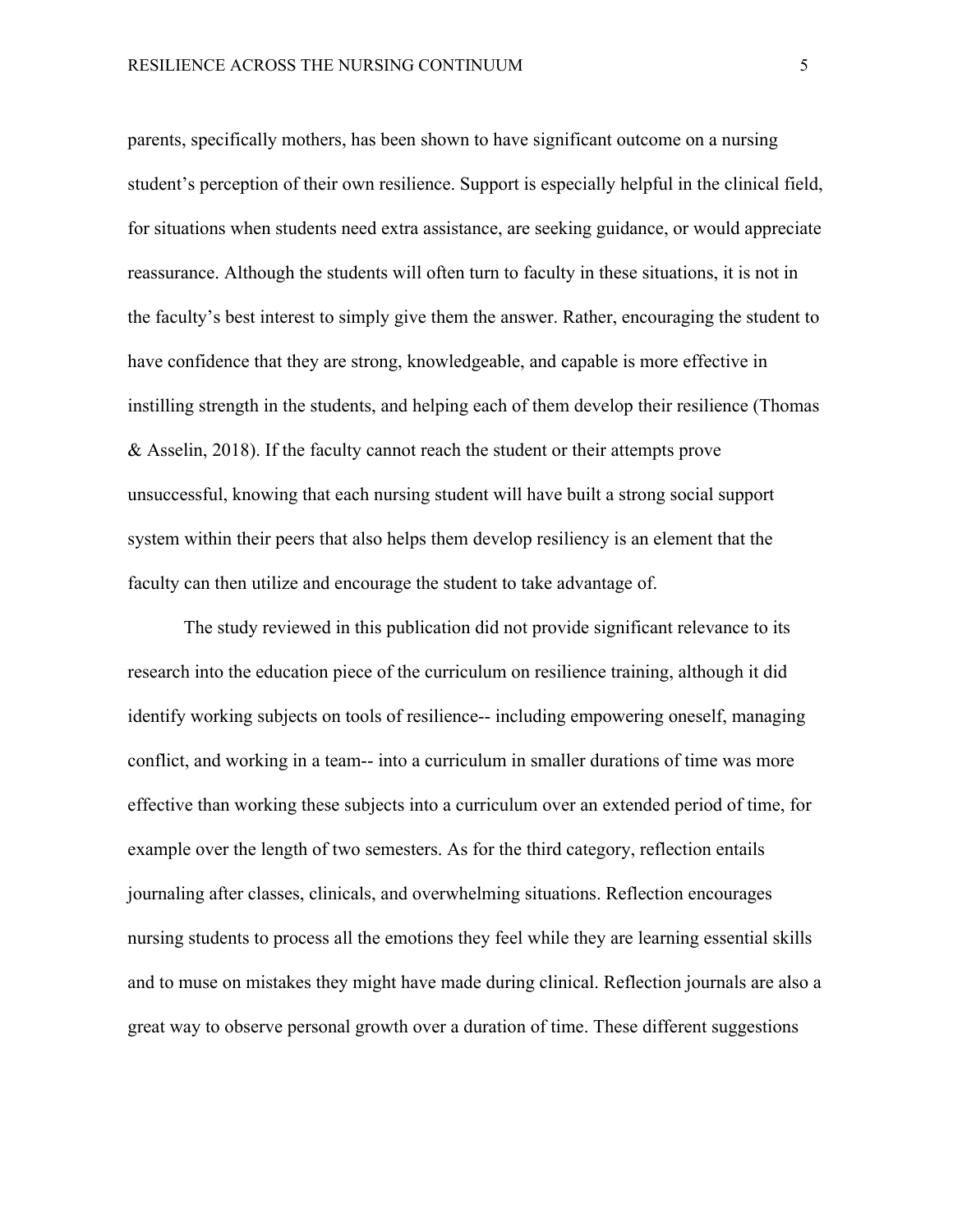allow for faculty & students to have a stronger relationship with one another, through the faculty valuing the importance of students' resilience (Froneman, et. al, 2016).

A tool similar to reflection that can be used for developing resilience is mindfulness. While mindfulness is often perceived as similar to optimism, these concepts are not one and the same. Mindfulness is awareness of one's self, and it's use in developing resilience in nursing is significant. Saletnik (2018) studied nursing resilience, and has cited daily actions of mindfulness as effective in building resilience, as they further encourage coping, adaptability, and stress management skills (Saletnik, 2018). Some strategies to practice mindfulness include disconnecting from screens or cell phones, allowing one to feel all their emotions, meditating, taking a walk outside, and being attentive to one's breathing pattern. These activities and the practice of mindfulness encourage emotional balance, and with this newly developed balance, nurses and nursing students can be more effective at each task or responsibility at hand (Saletnik, 2018). With the clear mind that the practice of mindfulness can induce, a nurse's mental health can significantly improve, which contributes further to the development of their personal resilience. Mindfulness is a skill that can be easily incorporated into a nursing curriculum, and with the right supporting resources, could significantly improve nursing students' and faculty member's personal resilience.

While there are many means of measuring resilience, a tool titled the Connor-Davidson Resilience Scale has proven to be extremely effective. Originally created in order to evaluate another aspect of post-traumatic stress disorder, the Connor-Davidson Resilience Scale has expanded and it's uses have varied greatly. This tool has measured a variety of populations, including the general population of the United States, primary care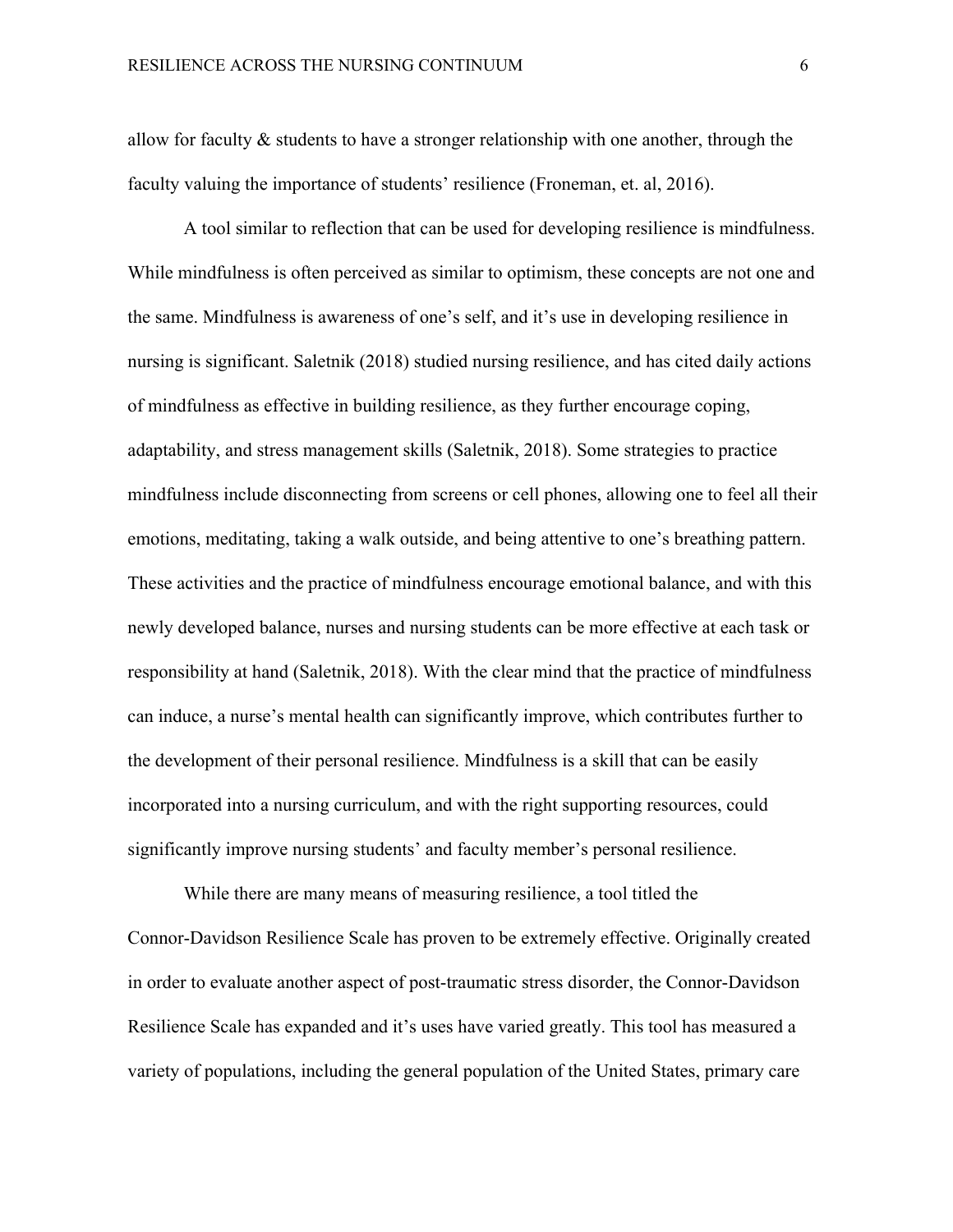patients and people with generalized anxiety (Connor & Davidson, 2003). They created this tool in order to quantify the characteristic, and to find areas of resilience that can be altered and improved with certain actions (Connor & Davidson, 2003).

A large population affected by lack of resilience in nursing are new graduate nurses. While the importance of having resiliency in one's nursing career has been evidenced by the research already discussed, there is significant proof that new graduate nurses are often underprepared to enter the clinical setting. Due to the concept of nursing burnout, professionals become physically, emotionally, and mentally drained from their current situation and eventually this overwhelming negative feeling leads them to have extreme dissatisfaction with their current job, which further leads them to switch positions (Arrogante & Aparicio-Zaldivar, 2017). In nursing burnout, experienced nurses often leave the bedside for a different kind of specialty in nursing. Burnout is one of the many reasons why facilities have had a very recent and striking decline in nurses with experience (Hodges, Keeley & Troyan 2008). Specifically in the new graduate nurse population, the percentage of new nurses leaving their first job within the first year has increased significantly, now at approximately 60% (Hodges et. al, 2008). Nurses that have recently graduated from baccalaureate programs lack the confidence and the resilience necessary to cope with the realities of floor nursing due to the lack of coping and reality training during nursing school (Hodges, Keeley & Grier, 2005). Additionally, not all nursing students experience clinicals in settings outside of the hospital. While some curriculums incorporate an extensive variety of clinical sites into their practical aspect of the curriculum, others have only hospital unit-based exposure to the nursing students. This lack of exposure is fully hindered if there is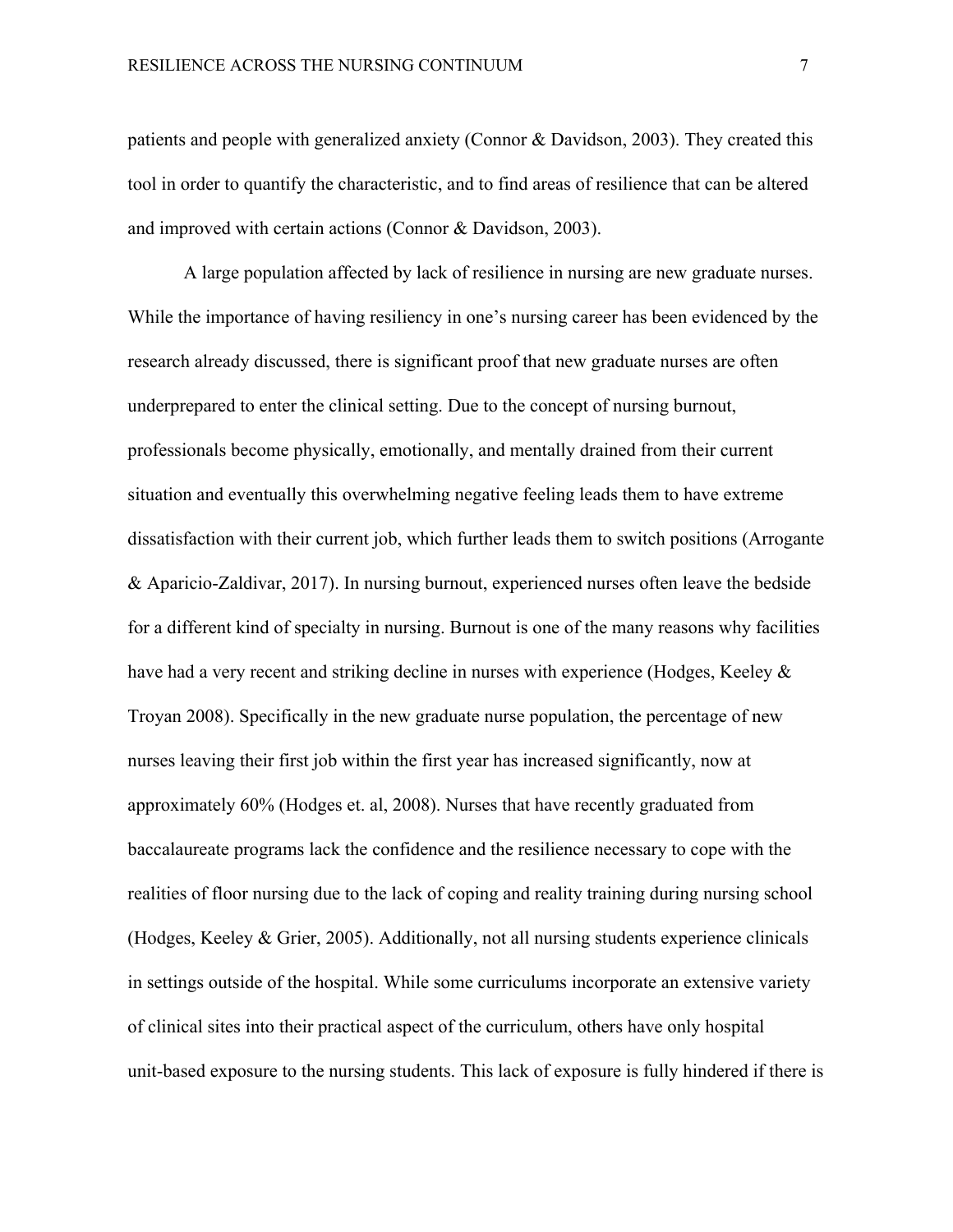no career planning incorporated into the practicum by the faculty. If a student feels uncomfortable in a hospital setting due to the lack of desire to work in one, they should be prepared with other options in nursing, including public health nursing, school health nursing, and primary care office nursing. In order to develop resilience that will continue throughout an entire career, early planning and development is essential during school (Waddell, Spalding, Canizares, Navarro, Connell, Jancar & Victor, 2015). This further emphasizes the need for resilience training and incorporation into nursing curricula.

Nursing leadership affects resiliency of nursing staff and themselves as leaders. The American Nurses Association's efforts in creating healthier nurses through better self-awareness and self-care supports this notion of nurse managers and nurse leaders empowering their staffs wholistically and individually through their "Healthy Nurse, Healthy Nation" campaign (O'Flaherty, 2018). This campaign suggests that nurses need to be the best versions of themselves in order to best care for others, and includes many ways to support nurses in taking the steps to bettering themselves.

Deirdre O'Flaherty (2018) supports that the basis of a well-functioning workplace begins with proper communication and purposeful actions. These can be and should be exemplified in the nurse leader's own actions and interactions with staff and patients alike on the unit. This can be shown by being more intentional in recognizing positive actions of nurses, being more purposeful in respecting people's personal balances between life and work, and by being more supportive and open for the staff to approach about difficult subjects. All of these actions lead to staff feeling more appreciated and valued. These feelings of appreciation will alleviate moral distress of potential conflicts or discomforts in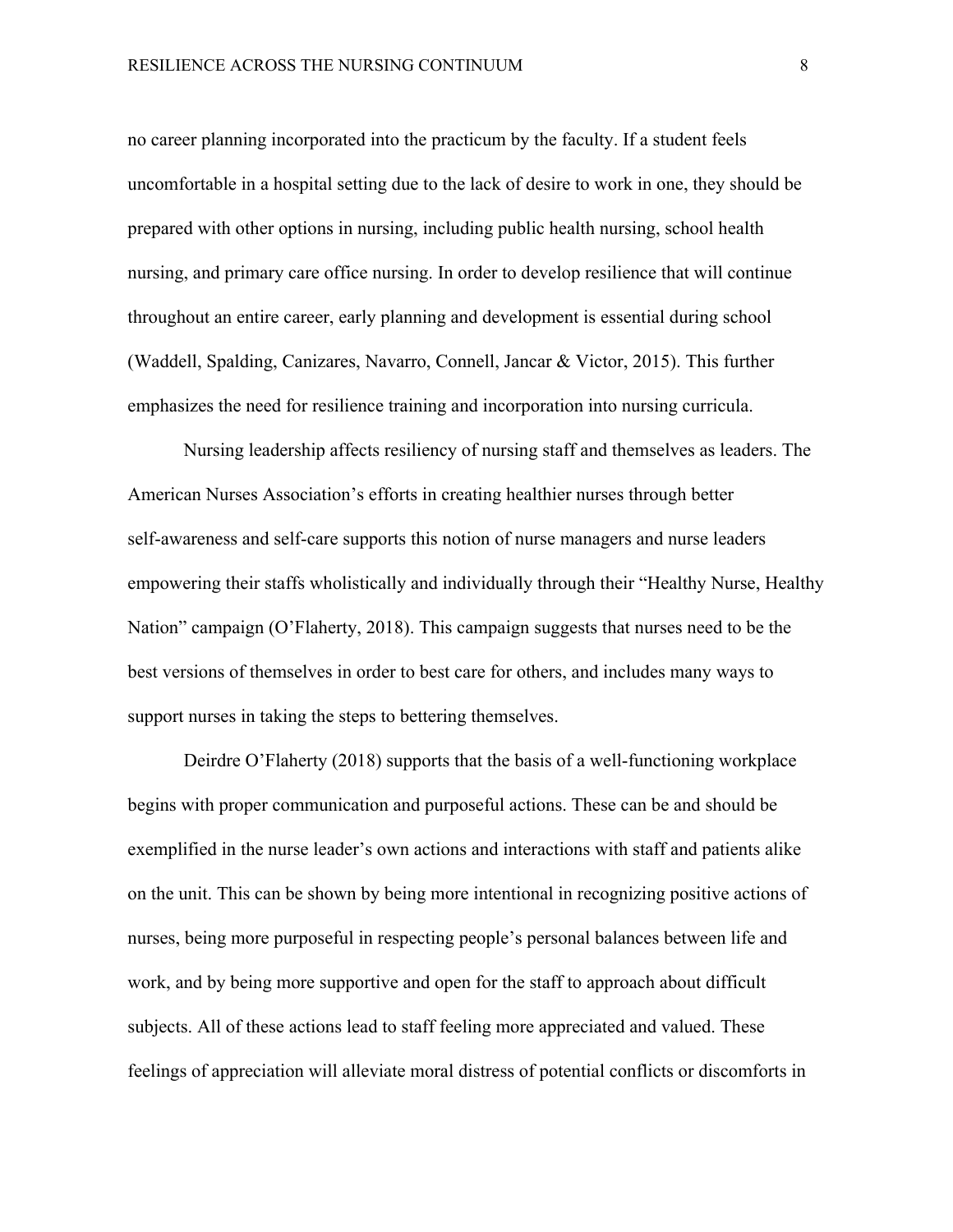the workplace, and will therefore lead to increased resilience among the staff (O'Flaherty, 2018). Hospitals typically spend a lot of time and effort focusing on how to better care for patients, and nurse managers and administrators alike should focus more attention to better caring for the nurses. O'Flaherty (2018) continues to explain that a highly involved, motivated, and empowering nurse manager is essential for conquering unit-wide goals, establishing cohesiveness within staff, and overall providing a better experience for every nurse. All of these factor into creating more resilience among each individual and in the nursing role (O'Flaherty, 2018). By constantly implementing their actions that promote resilience, nurse leaders promote greater career satisfaction, more unit-wide engagement, and ultimately superior rates of retention, as the nurses feel valued and more inclined to stay due to the support that promotes resilience (O'Flaherty, 2018).

When nurse leadership participate in the actions that promote engagement  $\&$ ultimately resilience in their nurses, there are many other positive outcomes that inadvertently result. With a staff full of nurses who feel supported by management, and valued by administration, there will be better team communication. In fact, Terry Zysk (2018) reports that an atmosphere of nursing resilience in a hospital or on a unit is reliant on strengthened communication. Zysk (2018) exemplifies a strong correlation between nursing burnout and resilience. Increasing resilience within a nursing staff greatly decreases nursing burnout. Once factors that escalate and contribute to nursing burnout are recognized and rehabilitated, resilience can be developed. Nursing burnout is not just due to the long hours and often thankless work, but it's due to a combination of emotional and physical labor (Zysk, 2018). Addressing nursing burnout and in turn increasing nurse resilience will help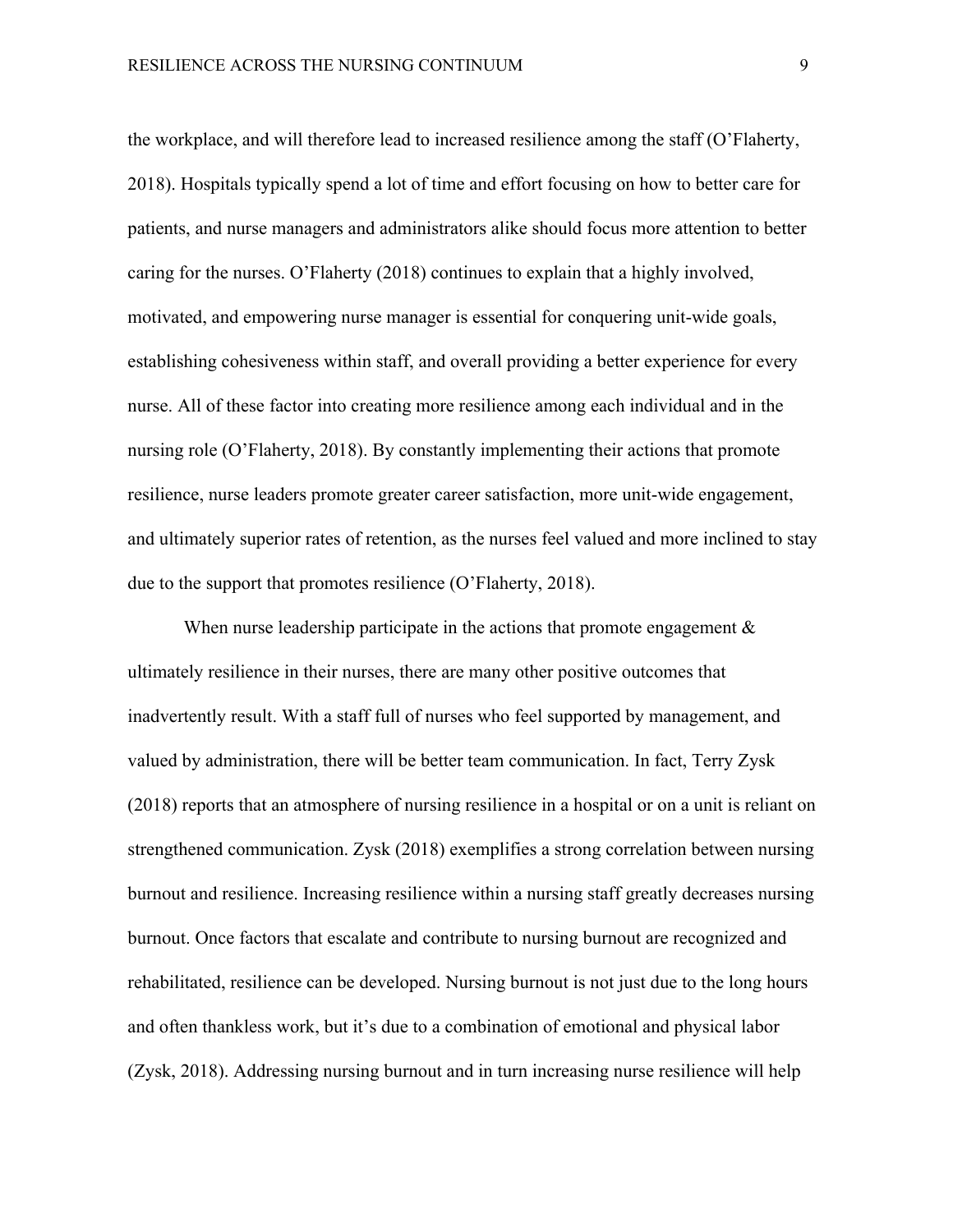hospitals financially because the effects of nursing burnout are costly to a hospital (Zysk, 2018). The researcher reports on the relevancy of nursing burnout, stating that approximately 70% of all nurses have been the victims of nursing burnout at some point in their career, and almost 50% of nurses have deliberated a career change (Zysk, 2018). According to the Advisory Board Nursing Executive Center, "Rebuild the Foundation for a Resilient Workforce", burnout results in more nurses calling out of work or being absent from their position, costing approximately \$1685 per nurse each year; it results in greater rates of hospital-acquired infections, including the common catheter attributed urinary tract infections (CAUTIs); and it results in higher rates of nursing turnover, costing a hospital or organization approximately \$90,000 for each nurse who leaves their institution (Zysk, 2018). Establishing regiments and training programs focused on increasing nurse resilience would be a financially sound decision for administrators in the hospital.

Throughout their professional careers, nurses will come across situations that will challenge them, and having resiliency will allow them to conquer these instances. It is not just the new graduate nurses who need the extra support in developing resilience in their career, but many different kinds of nurses, varying in specialties and years as a professional. Early career nurses, defined as registered nurses for less than three years, need extra support in the beginning of their career beyond their first year as is typical with orientation or preceptorship (Wang, Zhang, Tao, Bowers & Brown, 2018). Those in their first three years of nursing find the most prominent factor that defers them from success is a lack of social support (Wang et al., 2018). It has been shown that the transition from student to new graduate nurse to early career nurse is stress-producing, as there are many different feelings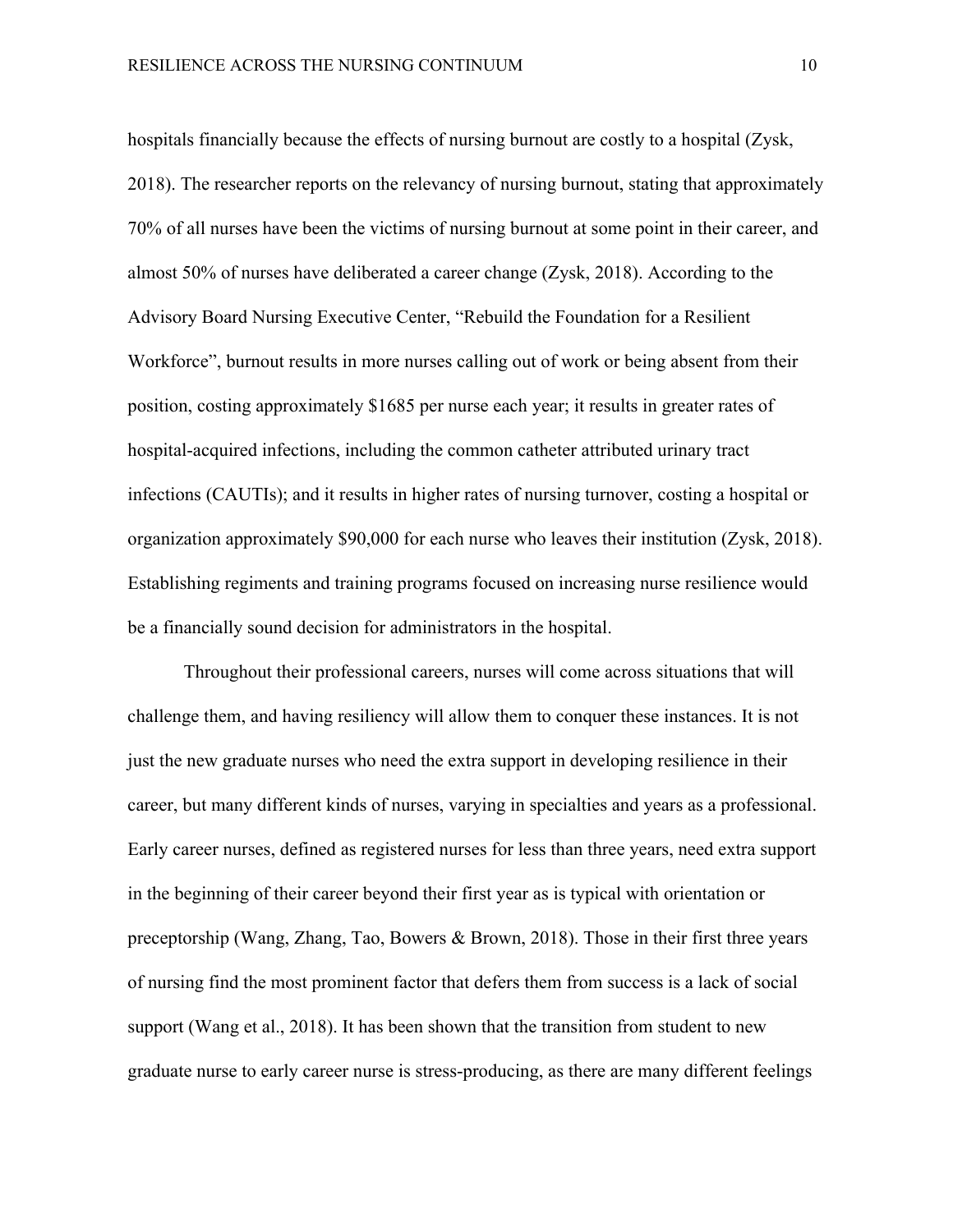experienced throughout transitioning roles. Particularly, feelings of anxiety and loneliness (Wang et al., 2018). During this transition, support at work is essential, and can impact the path of the nurse's future career by illustrating the way a work environment will be (Wang et al., 2018). A study of 747 early career nurses supported that learning ways to increase one's resilience in their personal life and in the workplace positively affects an early nurse's development, and thus reducing nursing turnover (Wang et al., 2018).

Throughout different areas of nursing, resiliency is equally important. For example, a study completed with psychiatric nurses exemplified a positive correlation between mental health and resilience (Dehvan, Kamangar, Baiezeedy, Roshani & Ghanei-Gheshlagh, 2018). This is especially useful in the field of psychiatric nursing, working with vulnerable populations with altered mental states or mental disorders, and needing the capabilities to persevere despite stressful and potentially dangerous situations. (Dehvan et al., 2018). Being confident in one's skills to handle adversities on a daily basis is essential for a specialty of nursing as often unpredictable in psychiatric nursing.

Another instance of a specialty requiring high levels of resiliency is medical-surgical nursing. In a study completed in 2017, medical-surgical nurses with resilience were able to provide more consistent support and care to their wide range of patients with a variety of different conditions (de Souza Maia, de Souza, Corrêa Sória & Bertoldi da Costa, 2017). Resiliency in medical-surgical nursing also contributes to the ability to encounter and include families of patient members in the plan of care, and to be able to focus on the patient more holistically than being entirely disease-focused (deSouza et al., 2017).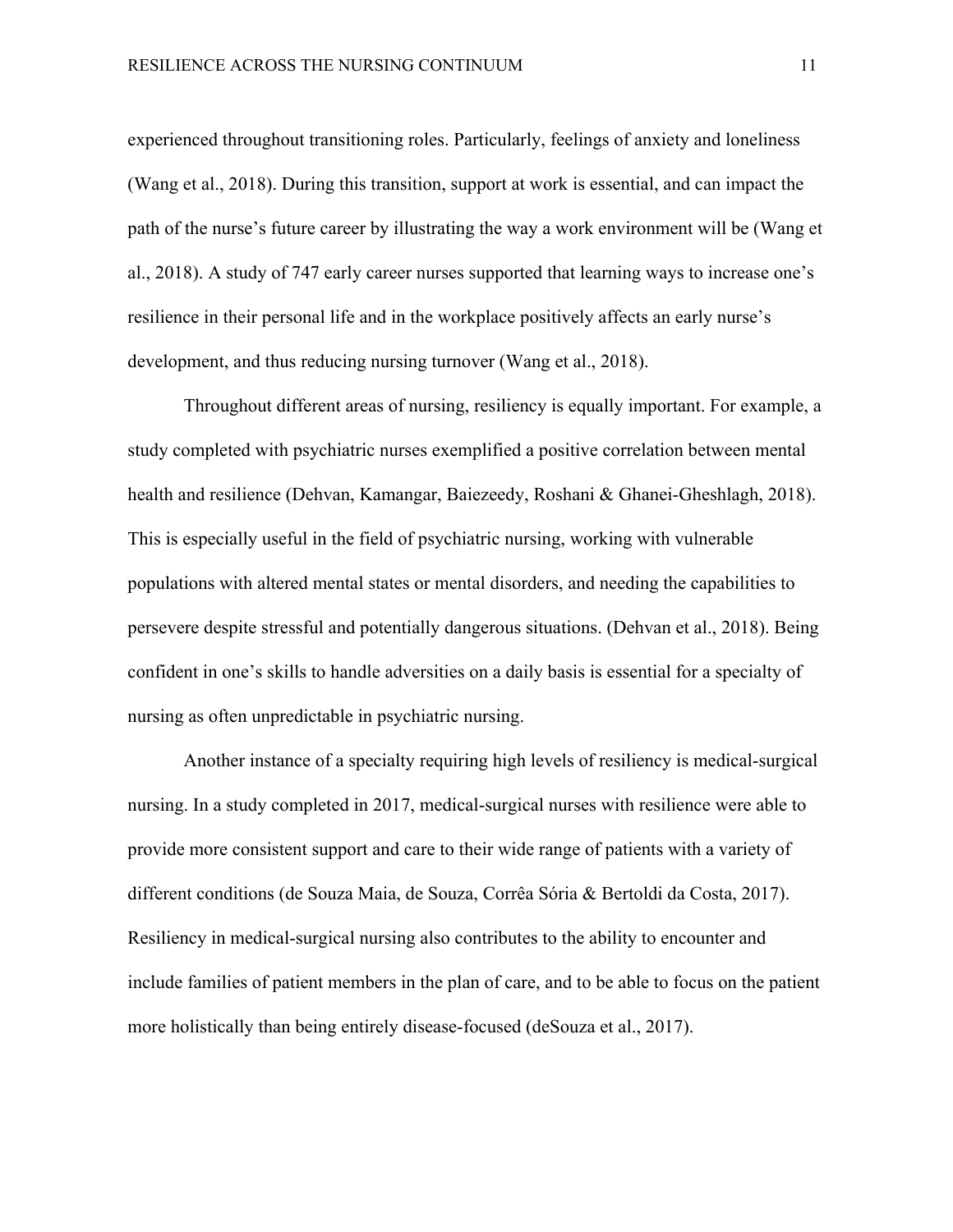Resilience has proven to be essential for nurses throughout their careers, whether they are still in nursing school, new graduate nurses, early career nurses, or nurse leaders. While nurses come from rigorous programs that are comprised of academic preparedness and success, these programs are lacking an essential piece of curriculum that will last with the graduate long after the completion of the program, and hospitals lack the environments that promote empowerment and conduciveness of resilience. Resilience needs to be taught and reinforced throughout nursing school, new graduate nurse orientation programs, and over time in a nurse's career.

## **Resilience Across the Continuum in the Development of Nursing Experience: Methodology**

Since the literature has established that resilience is a measurable construct, this purpose of this descriptive study is to investigate levels of resiliency with junior and senior baccalaureate nursing students at Ramapo College of New Jersey. This project was completed as a senior honors thesis and runs alongside a similar study run by the Northern New Jersey Evidence Based Research Consortium on resilience in nurses and nurse managers at local hospitals. This project received Institutional Review Board approval on March 8th, 2019 through Ramapo College's Institutional Review Board. The survey items, along with demographic items were uploaded to Qualtrics and a link to the survey was created. The survey was distributed via email to the senior and junior nursing students at Ramapo College. All potential survey respondents received an initial invitation to the survey, and a follow-up invitation to the survey after two days. The survey was emailed on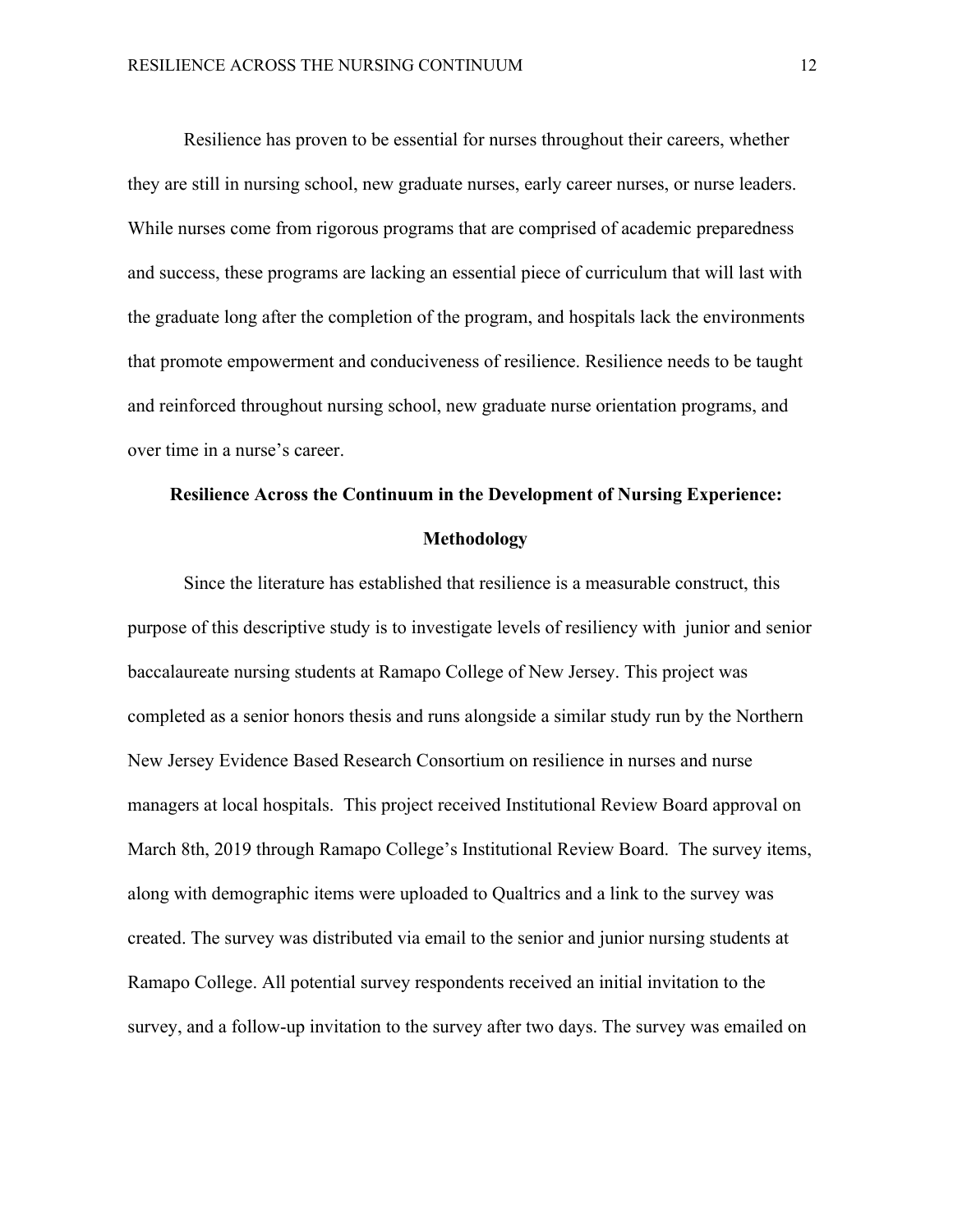Wednesday, March 13th, 2019 and closed on Wednesday, March 20th, 2019, giving survey respondents one week to complete the survey.

Participation in this survey was strictly voluntary, and participants agreed to their voluntary participation by virtually signing an informed consent document at the beginning of the survey. The informed consent was written as follows:

"The purpose of this survey is to gather information to identify the level of resiliency of junior and senior nursing students at Ramapo College. The survey should not take more than five minutes to complete, and can be completed independently and online. Participants will be asked a series of questions related to life experiences, coping measures, and other measurements of resiliency, and are asked to answer these questions honestly and to the best of their ability.

This survey gives participants an opportunity to reflect on their past life experiences & struggles, and examine how they've reacted to them, both negatively and positively. We understand self-reflection can be overwhelming, and encourage any participant that may be overwhelmed talk to a trained professional at the Counseling Center at Ramapo if they feel that would help.

Participants' answers to this survey are anonymous and no names will be disclosed. Should any student have any questions about this research or this survey, please reach out to Amy Aroune at aaroune  $\widehat{a}$  ramapo.edu or the faculty sponsor for this research, Dr. Cristina Perez.

Participation in this study is voluntary, and refusal to participate will involve no penalty or loss of benefits to which the subject is otherwise entitled. The subject may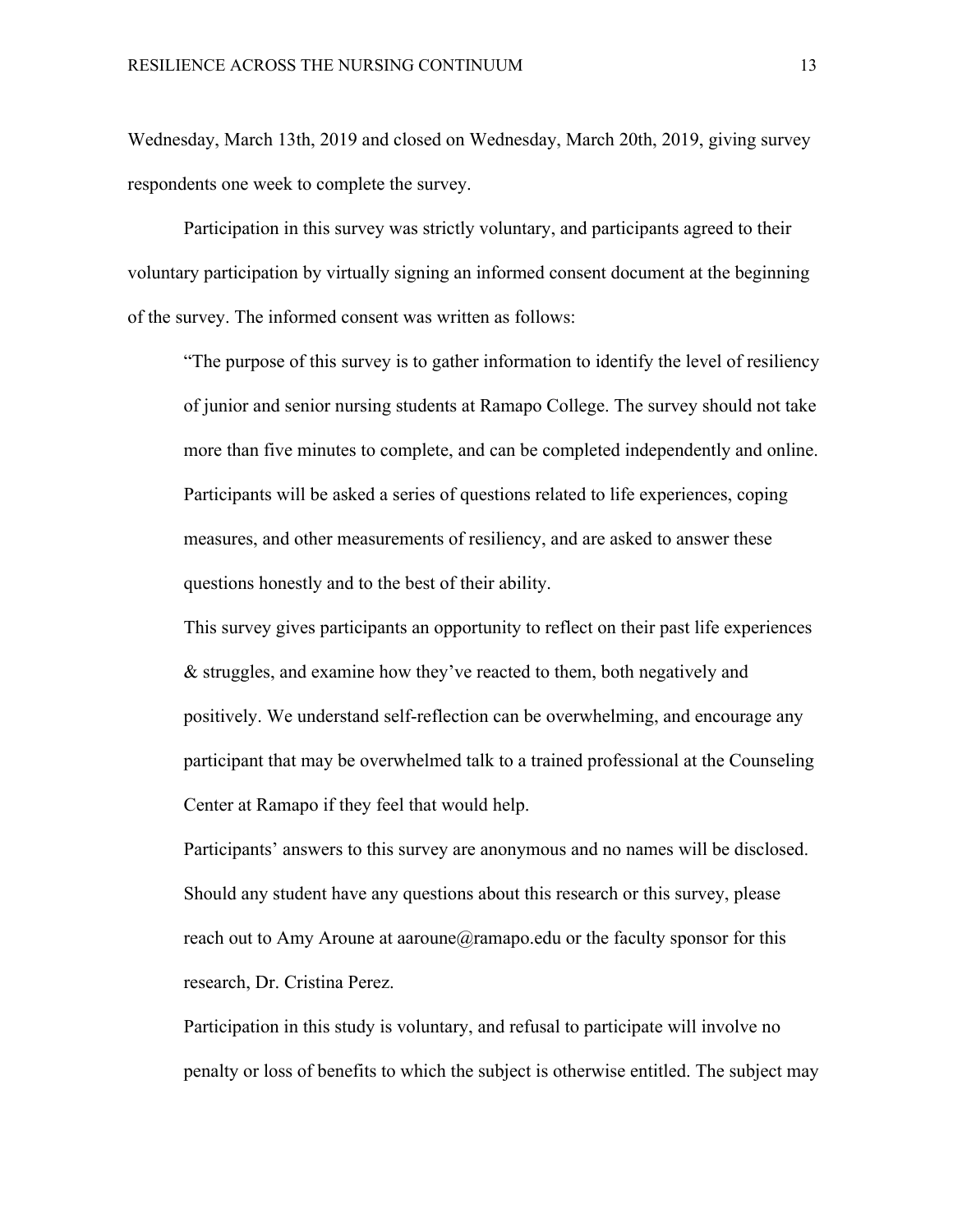discontinue participation at any time without penalty or loss of benefits to which the subject is otherwise entitled. Completion of the survey implies that consent is given to participate."

This informed consent was placed at the beginning of the Qualtrics survey, followed by two options for students to choose from: "By selecting this choice, I agree to the above statement and give consent to have my answers used in this survey" and "By selecting this choice, I do not agree to the above statement and do not give consent to have my answers used in this survey". If students did not agree to the informed consent and chose the second response indicating so, the survey automatically ended. Otherwise, once the students agreed to the informed consent, the questions concerning demographics began.

In order to gain an accurate understanding of the survey participants, there were three questions concerning the relative demographics of each individual. The questions in this category were:

- 1. Which of the following choices best describes your class year in the nursing program?
	- a. Junior
	- b. Senior
- 2. Which of the following choices best describes your gender?
	- a. Male
	- b. Female
	- c. Other/Prefer Not to Say
- 3. Which of the following choices best describes your age?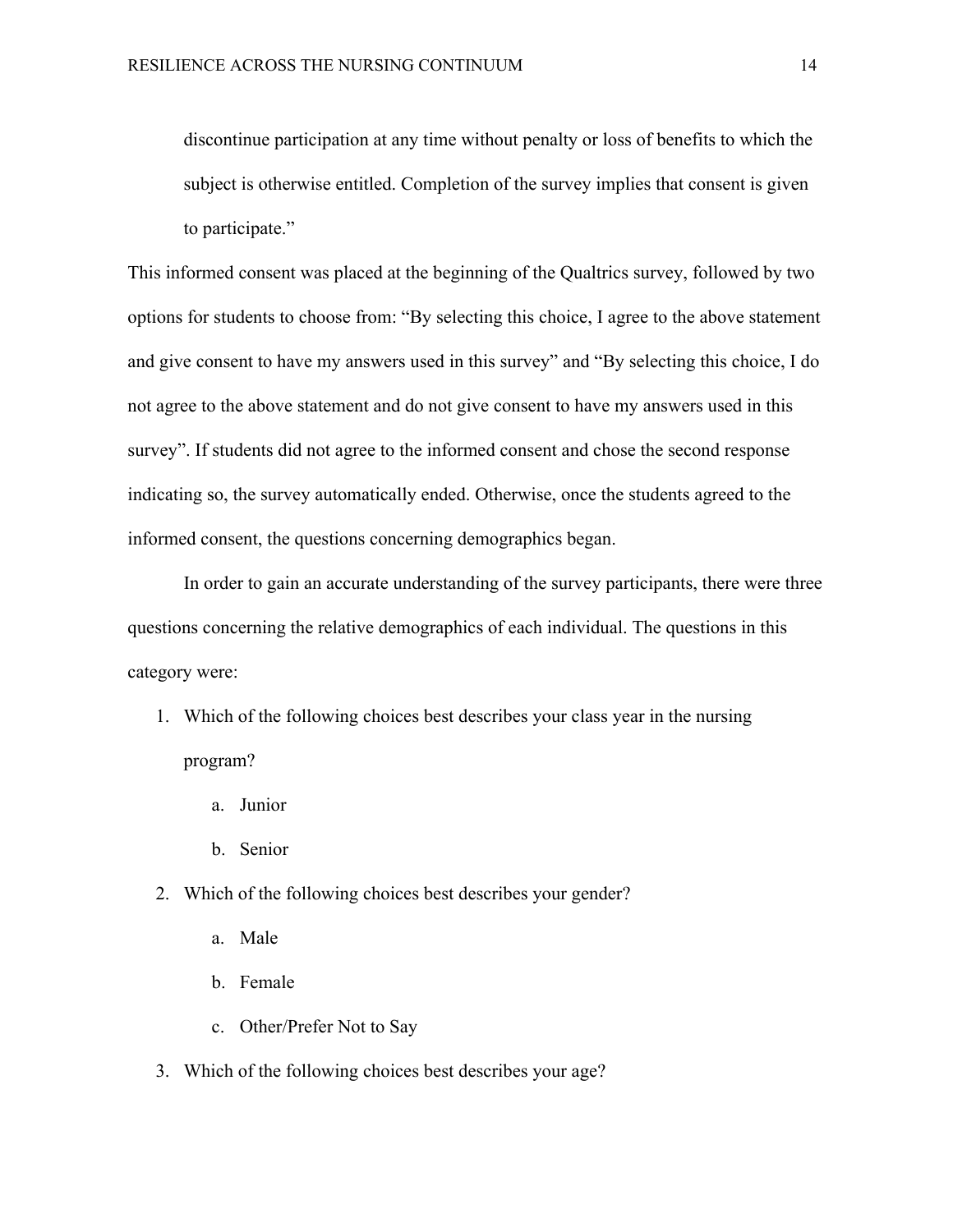- a. 19-21 years old
- b. 22-24 years old
- c. 25 years old or older

Following the questions related to demographics, the questions included all the questions from the 25-piece Connor-Davidson Resilience Scale (Connor & Davidson, 2003). This scale was obtained legally, with payment for its use in this study, and its authors granted permission for it to be used in the full extent for the purpose of this research. The 25 questions were to be answered by all participants based on their agreement with the statements as they applied in the month prior to answering that survey. If inapplicable, the participants were instructed to answer according to how they think they would have felt or acted. The 25 questions/statements from the Connor-Davidson Resilience Scale are as follows:

- 1. I am able to adapt when changes occur.
- 2. I have at least one close and secure relationship that helps me when I am stressed.
- 3. When there are no clear solutions to my problems, sometimes fate or God can help.
- 4. I can deal with whatever comes my way.
- 5. Past successes give me confidence in dealing with new challenges and difficulties.
- 6. I try to see the humorous side of things when I am faced with problems.
- 7. Having to cope with stress can make me stronger.
- 8. I tend to bounce back after illness, injury, or other hardships.
- 9. Good or bad, I believe that most things happen for a reason.
- 10. I give my best effort no matter what the outcome may be.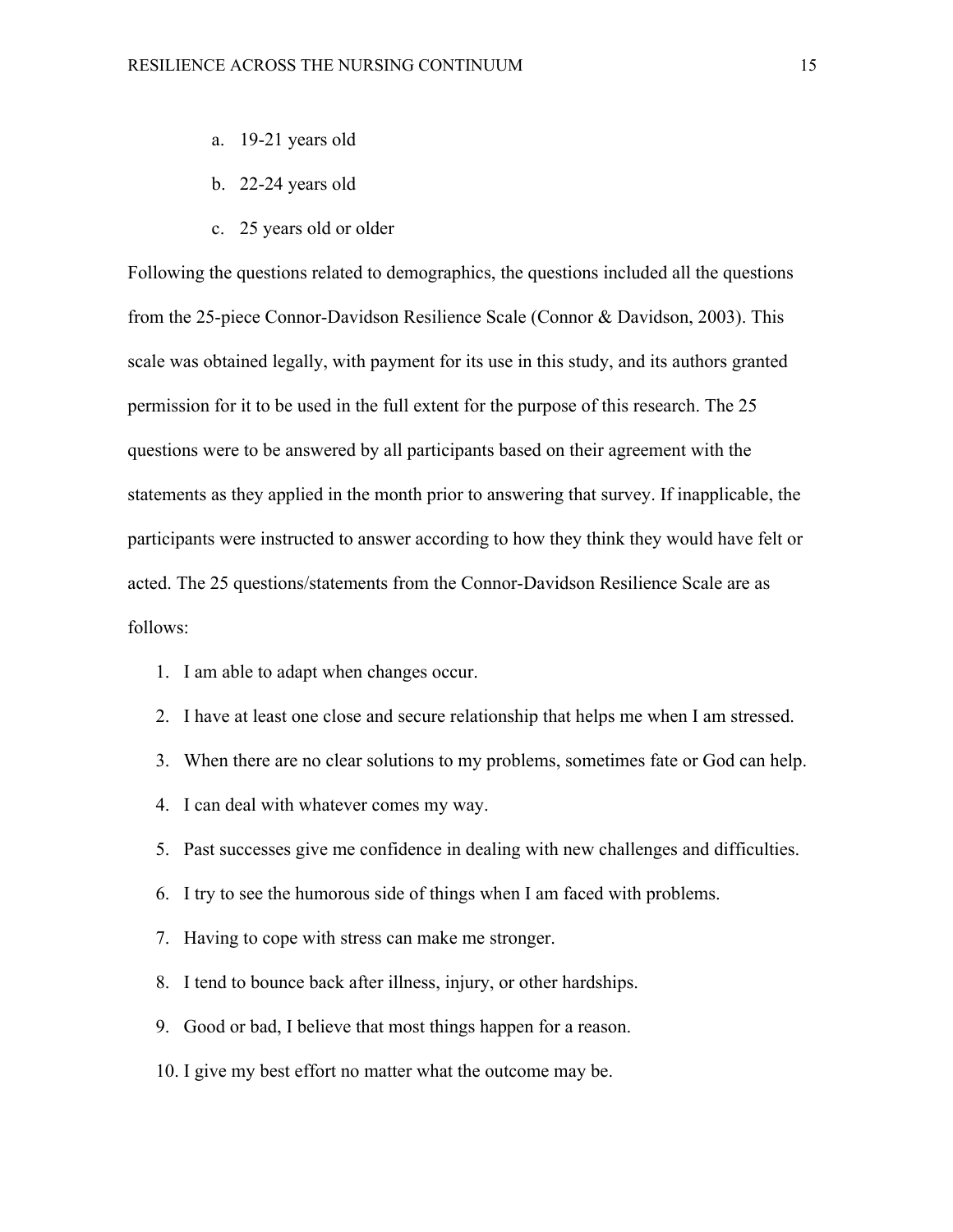- 11. I believe I can achieve my goals, even if there are obstacles.
- 12. Even when things look hopeless, I don't give up.
- 13. During times of stress/crisis, I know where to turn to for help.
- 14. Under pressure, I stay focused and think clearly.
- 15. I prefer to take the lead in solving problems rather than letting others make all the decisions.
- 16. I am not easily discouraged by failure.
- 17. I think of myself as a strong person when dealing with life's challenges and difficulties.
- 18. I can make unpopular or difficult decisions that affect other people, if it is necessary.
- 19. I am able to handle unpleasant or painful feelings like sadness, fear, and anger.
- 20. In dealing with life's problems, sometimes you have to act on a hunch without knowing why.
- 21. I have a strong sense of purpose in life.
- 22. I feel in control of my life.
- 23. I like challenges.
- 24. I work to attain my goals no matter what roadblocks I encounter along the way.
- 25. I take pride in my achievements.

All of these questions had the response choices of a.) not true at all; b.) rarely true; c.) sometimes true; d.) often true; e.) true nearly all of the time. The choice of a.) not true at all constitutes zero points towards the CD-RISC score; the choice of b.) rarely true constitutes one point towards the score; the choice of c.) sometimes true constitutes two points towards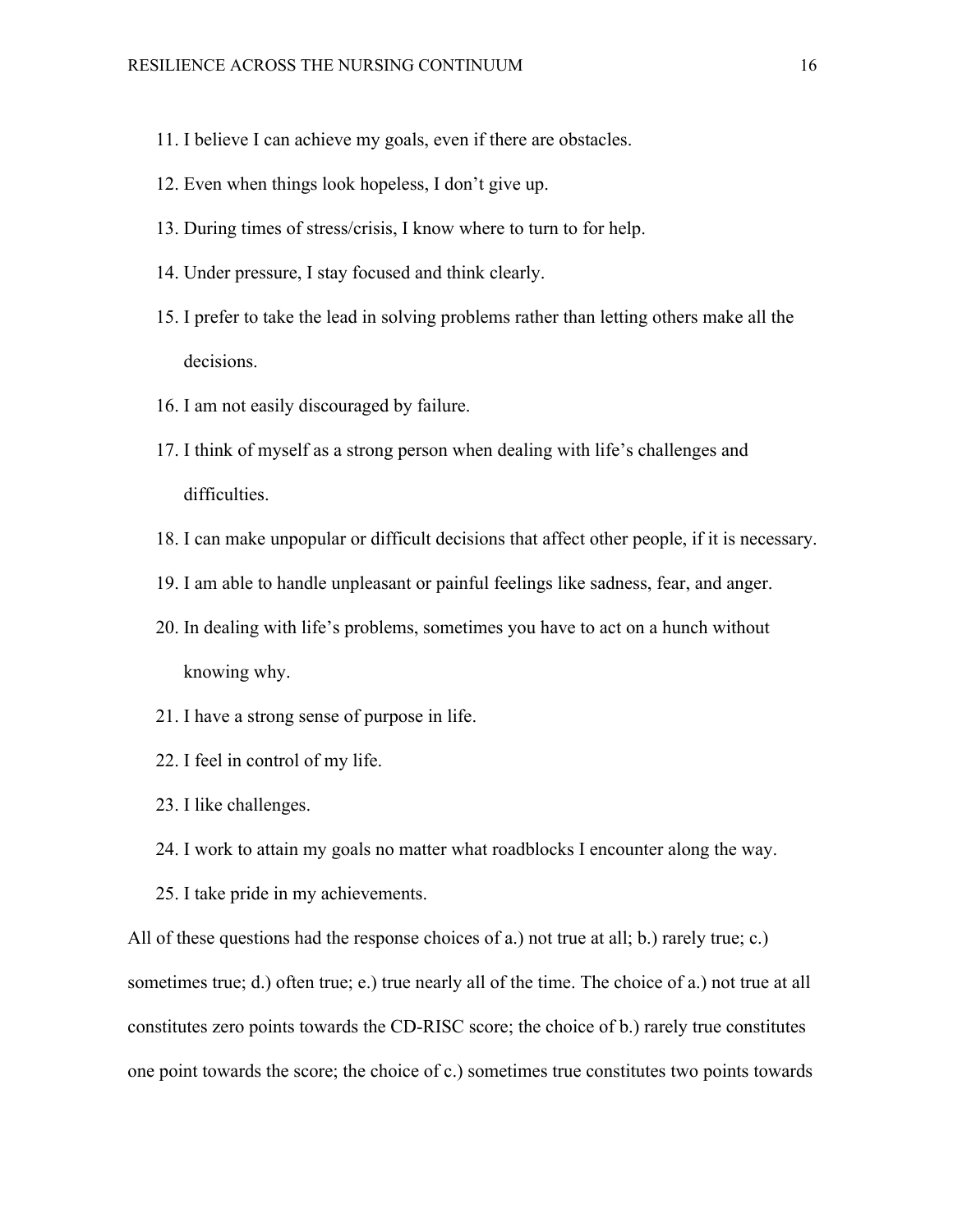the score; the choice of d.) often true constitutes three points towards the score; and the choice of e.) true nearly all of the time constitutes four points towards the score. After answering all of the questions in the Connor-Davidson Resilience Scale portion of the survey, the individual's score of resilience can be totaled by adding up the amounts of point awarded to each question. Each individual's score can range from 0-100, with higher scores indicating greater indications of resiliency (Connor & Davidson, 2003).

### **Resilience Across the Continuum in the Development of Nursing Experience: Analysis & Discussion**

The survey reached 112 participants in total, although 15 of those individuals had incomplete surveys. The total number of participants that completed the survey accurately was 97 respondents. Out of the 97 survey respondents, 85 were female, 10 were male, and 2 chose the option of "other/prefer not to specify" regarding their gender. Out of the 97 survey respondents, 57 were senior nursing students at Ramapo College, while 40 were junior nursing students at Ramapo College. Regarding age, 58 survey respondents were between 19 and 21 years old; 33 survey respondents were between 22 and 24 years old; and 6 survey respondents were 25 years or older. The current junior class of nursing students at Ramapo College has approximately 120 students and the current senior class of nursing students at Ramapo College has approximately 90 students. When including the total number of survey respondents, regardless of if their survey was filled out to completion, the survey reached more than 50% of the targeted population (approximately 105 students). When using the most accurate number of survey respondents, 97, the survey reached just under 50% of the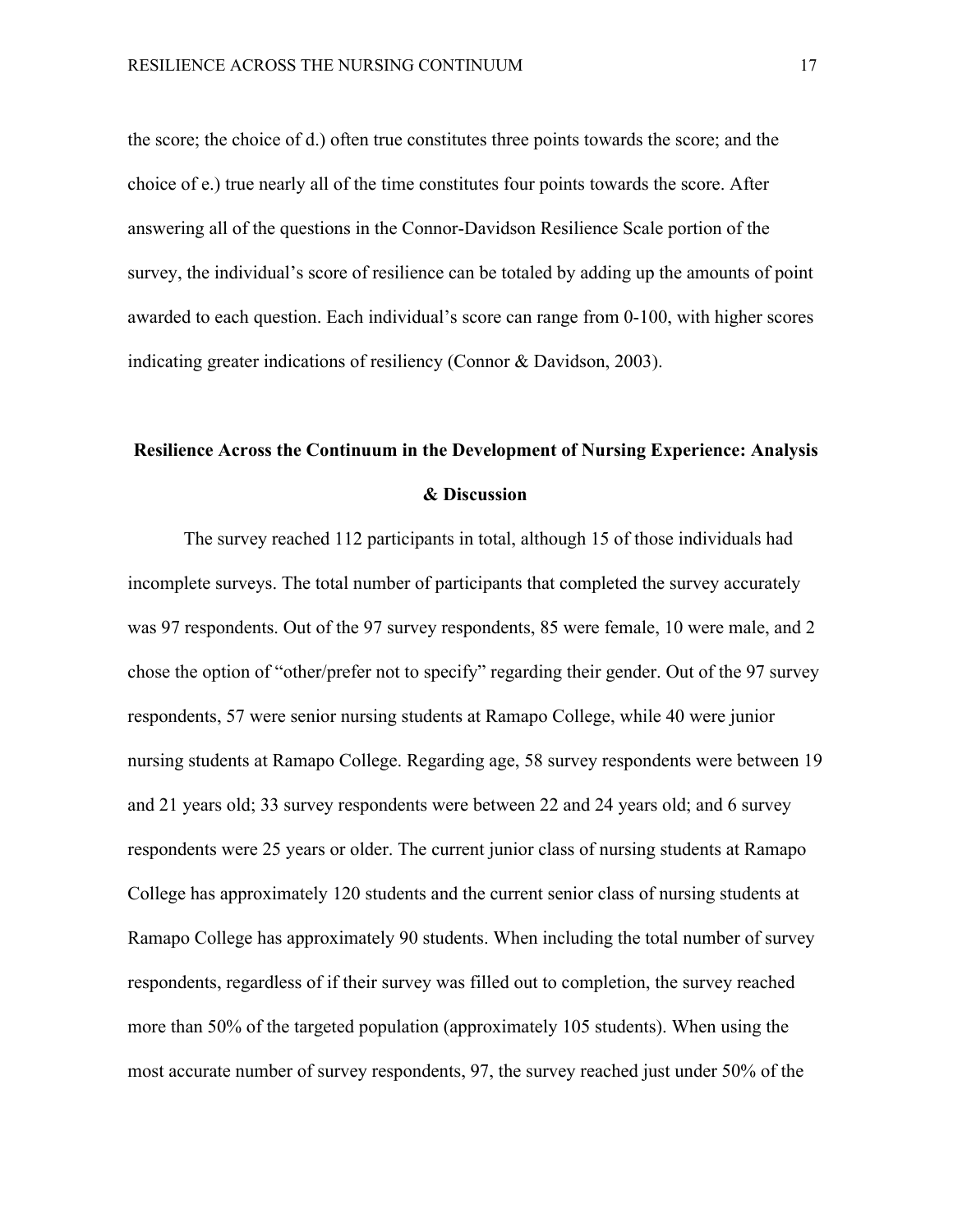targeted population, approximately 46% of the junior and senior nursing student population at Ramapo College.

Each survey respondents' answers were calculated according to the Manual of the Connor-Davidson Resilience Scale, awarding zero points for each answer selection of "not true at all", one point for the answer selection of "rarely true", two points for the answer selection "sometimes true", three points for the answer selection "often true", and four points for the answer selection "true nearly all of the time" (Connor & Davidson, 2003) to calculate each individual's score of resilience according to this scale. Overall, the average resilience score of all survey respondents, the junior and senior nursing students of all genders at Ramapo College, was 73.15. The lowest resilience score reported in this survey was 43, while the highest resilience score reported in this survey was 96.

By class year, the average resilience scale of all senior nursing students at Ramapo College was 75.23, while the average resilience scale of all junior nursing students at Ramapo College was 70.18. By gender, the average resilience scale of all female nursing students at Ramapo College was 73.61, while the average resilience scale of all male nursing students at Ramapo College was 69.83. Additionally, the average resilience scale of all nursing students at Ramapo College that identified as "other/not specified" was 67.5. Broken down even further, the average resilience score of female junior nursing students was 71.82, while the average resilience score of female senior nursing students was 74.75. The average resilience score of male junior nursing students was 60.4, while the average resilience score of male senior nursing students was 80.2. Tables depicting this data are below: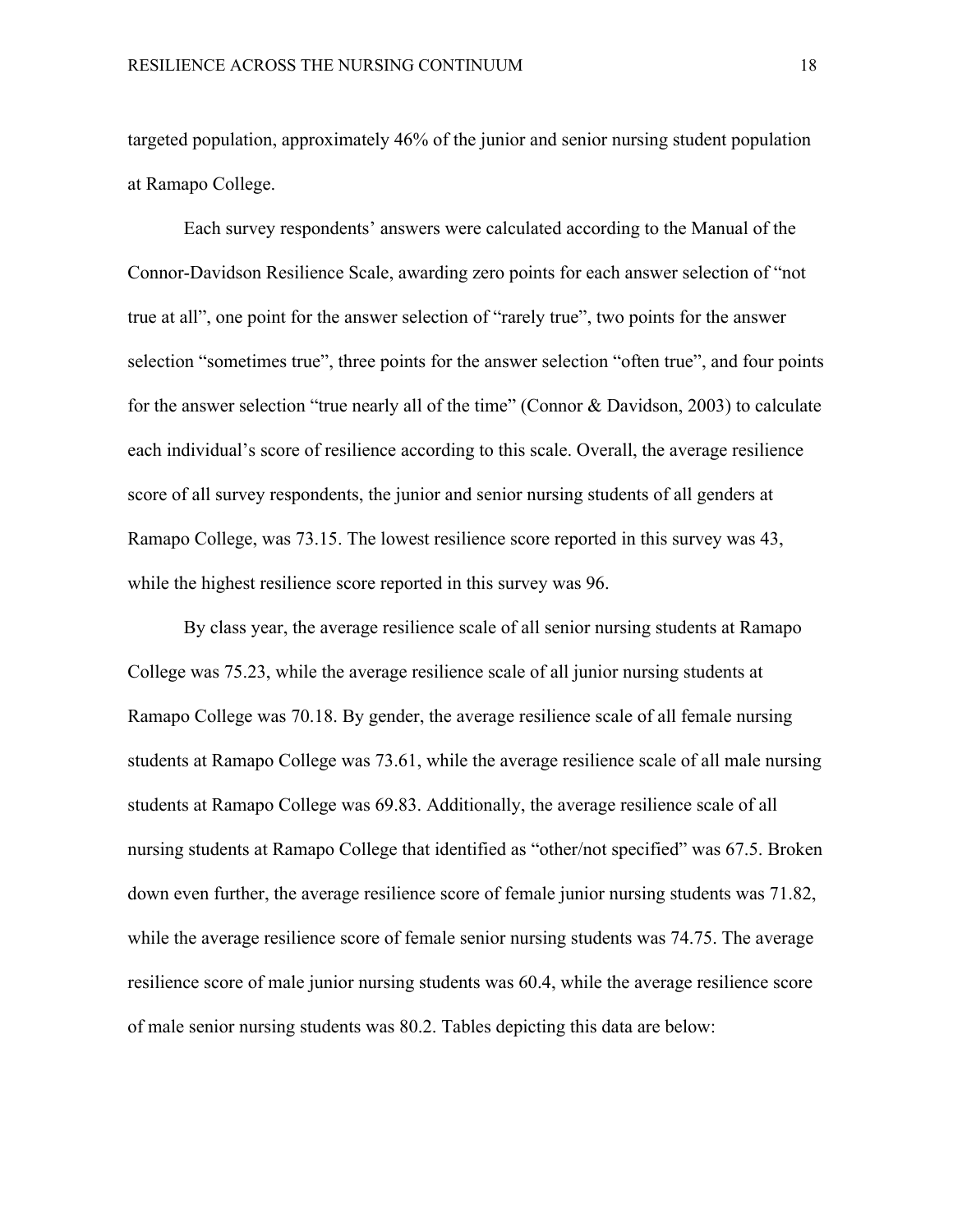| Average Resilience Score Juniors        | 70 18 |
|-----------------------------------------|-------|
| <b>Average Resilience Score Seniors</b> | 75 23 |

### Resilience Scores Based on Class Year

### Resilience Scores Based on Gender

| Average Resilience Score Female  | 73.61 |
|----------------------------------|-------|
| Average Resilience Score Male    | 69.83 |
| Average Resilience Score "Other" | 67.5  |

### Resilience Scores Based on Class Year & Gender

| Average Resilience Score Male Juniors    | 604   |
|------------------------------------------|-------|
| Average Resilience Score Male Seniors    | 80.2  |
| Average Resilience Score Female Juniors  | 71.82 |
| Average Resilience Score Female Seniors  | 74 75 |
| Average Resilience Score "Other" Juniors | 67.5  |

When examining the resilience scores by the age range, the average resilience score of all survey respondents between the ages of 19 and 21 was 71.66. The average resilience score of all survey respondents between the ages of 22 and 24 was 76.03. The average resilience score of all survey respondents 25 years or older was 71.67. Furthermore, the average resilience score of all females between the ages of 19 and 21 was 71.81, while the average resilience score of all males between the ages of 19 and 21 was 71. Additionally, the resilience score of those who identified as "other/not specified" between the ages of 19 and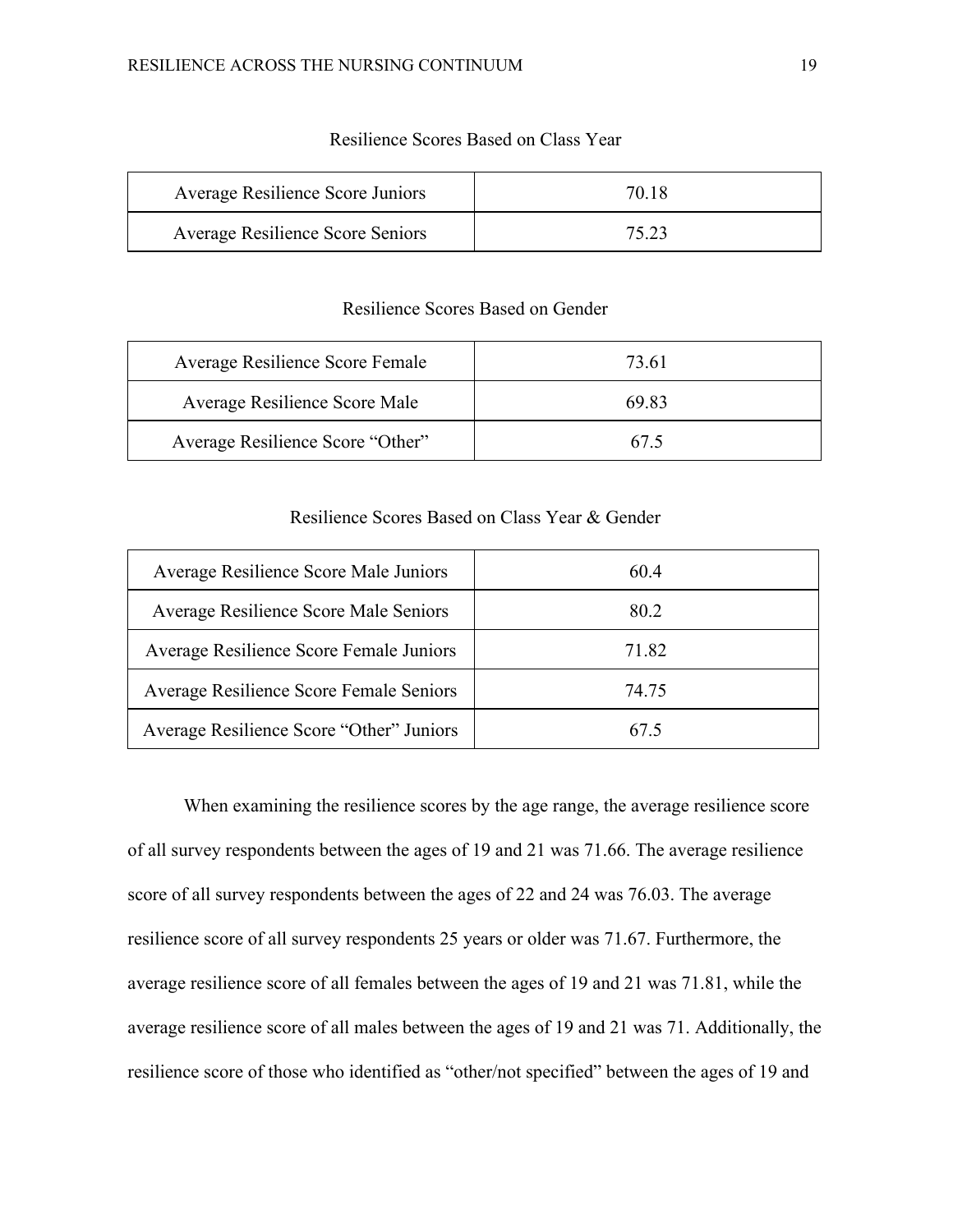21 was 65. The average resilience score of all females between the ages of 22 and 24 was 76.5, while the average resilience score of all males between the ages of 22 and 24 was 73.4. The average resilience score of all females 25 years of age or older was 79, while the average resilience score of all males 25 years of age or older was 61.5. Additionally, the resilience score of those who identified as "other/not specified" 25 years of age or older was 70. Tables depicting this information are below:

Resilience Scores Based on Age

| Average Resilience Score Ages 19-21 | 71.66 |
|-------------------------------------|-------|
| Average Resilience Score Ages 22-24 | 76.03 |
| Average Resilience Score Ages 25 +  | 71.67 |

Resilience Scores Based on Gender & Age

| Average Resilience Score Females 19-21  | 71.81 |
|-----------------------------------------|-------|
| Average Resilience Score Males 19-21    | 71    |
| Average Resilience Score "Other" 19-21  | 65    |
| Average Resilience Score Females 22-24  | 76.5  |
| Average Resilience Score Males 22-24    | 73.4  |
| Average Resilience Score Females 25 +   | 79    |
| Average Resilience Score Males 25 +     | 61.5  |
| Average Resilience Score "Other" $25 +$ | 70    |

Examining the class year and age range together, the average resilience score of juniors between the ages of 19 and 21 was 68.73, while the average resilience score of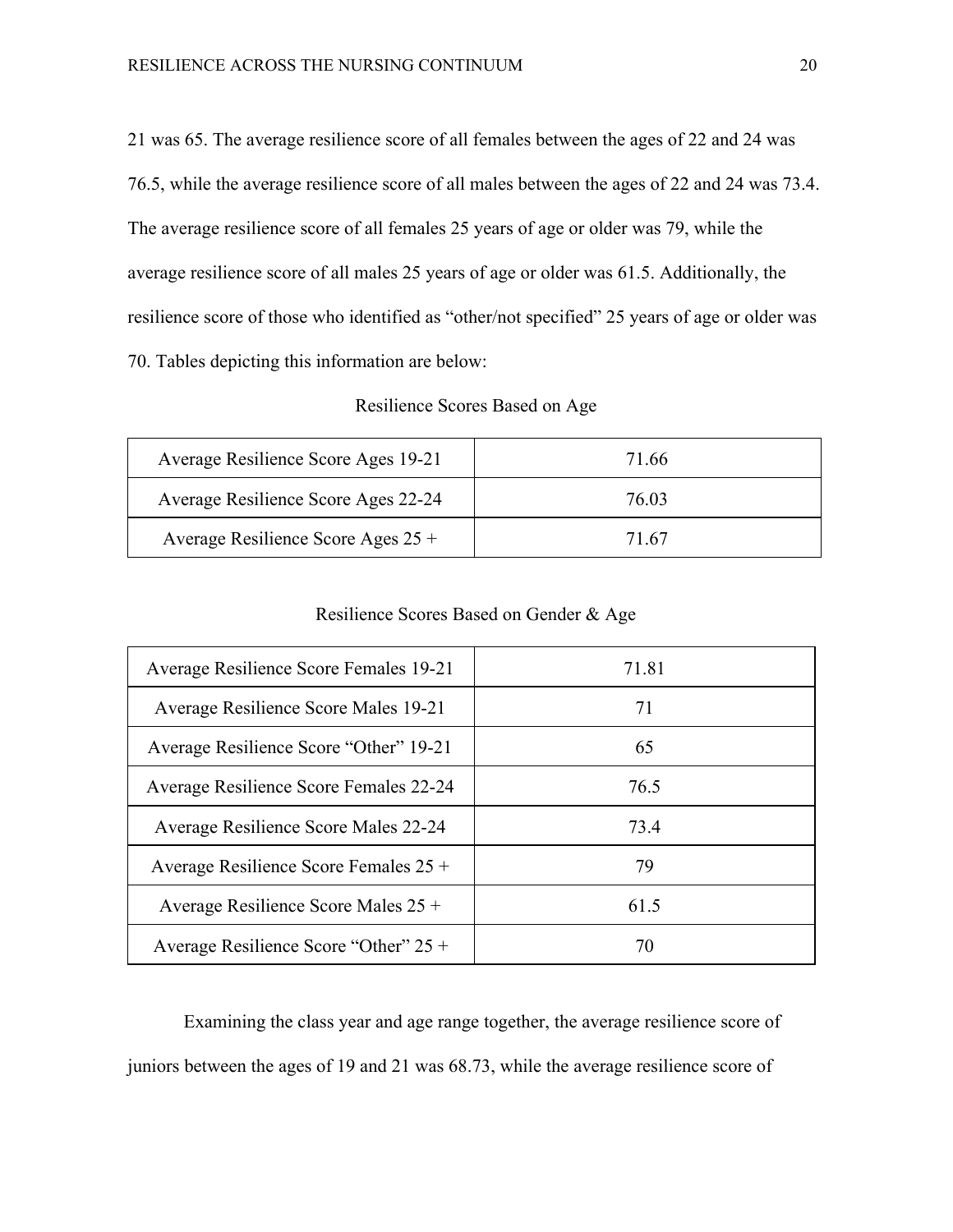seniors between the ages of 19 and 21 was 74.03. The average resilience score of juniors between the ages of 22 and 24 was 73.75, while the average resilience score of seniors between the ages of 22 and 24 was 76.76. The average resilience score of juniors 25 years of age or older was 71.67, while the average resilience score of seniors 25 years of age or older could not be calculated, as there were no survey respondents that were seniors and 25 years of age or older. A table depicting this data is below:

| Average Resilience Score Juniors 19-21  | 68.73 |
|-----------------------------------------|-------|
| Average Resilience Score Seniors 19-21  | 74.03 |
| Average Resilience Score Juniors 22-24  | 73.75 |
| Average Resilience Score Seniors 22-24  | 76.76 |
| Average Resilience Score Juniors $25 +$ | 71.67 |

Resilience Scores Based on Class Year & Age

Considering all three factors of class year, age range, and gender, the average resilience score of junior females between the ages of 19 and 21 was 69.43, while the average resilience score of senior females in the same age range was 73.58. The average resilience score of junior males between the ages of 19 and 21 was 62.5, while the average resilience score of senior males in the same age range was 88. The average resilience score of juniors who identified as "other" between the age range of 19 and 21 was 65. The average resilience score of junior females between the ages of 22 and 24 was 76.57, while the average resilience score of senior females between the ages of 22 and 24 was 76.48. The average resilience score of junior males between the ages of 22 and 24 was 54, while the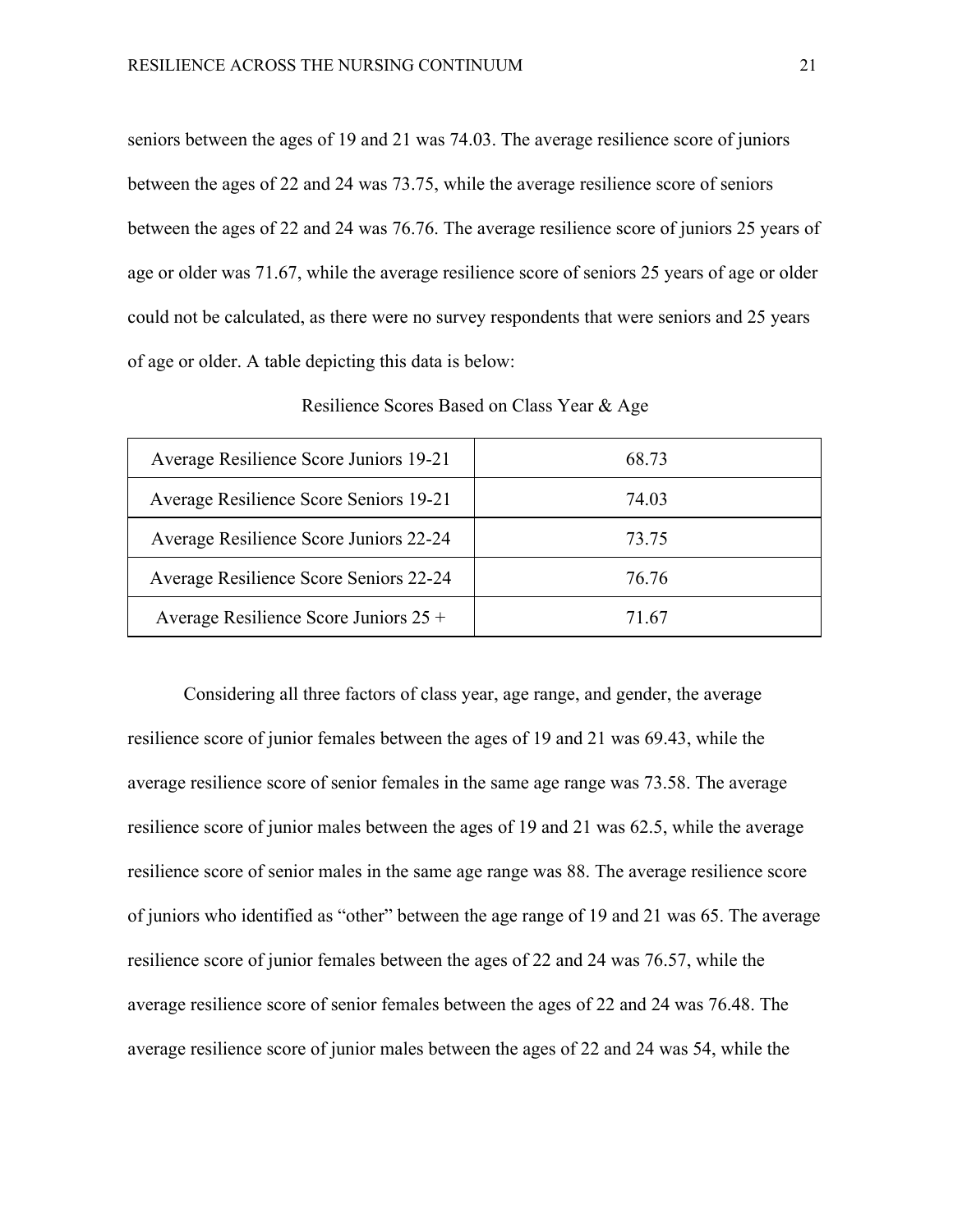average resilience score of senior males between the ages of 22 and 24 was 78.25. The average resilience score of junior females 25 years of age or older was 79, while the average resilience score of junior males 25 years of age or older was 61.5. The average resilience score of juniors who identified as "other" 25 years of age or older was 70. A table depicting this information is below:

| Average Resilience Score Junior Females 19-21 | 69.43 |
|-----------------------------------------------|-------|
| Average Resilience Score Senior Females 19-21 | 73.58 |
| Average Resilience Score Junior Males 19-21   | 62.5  |
| Average Resilience Score Junior Other 19-21   | 65    |
| Average Resilience Score Senior Males 19-21   | 88    |
| Average Resilience Score Junior Females 22-24 | 76.57 |
| Average Resilience Score Senior Females 22-24 | 76.48 |
| Average Resilience Score Junior Males 22-24   | 54    |
| Average Resilience Score Senior Males 22-24   | 78.25 |
| Average Resilience Score Junior Females 25 +  | 79    |
| Average Resilience Score Junior Males 25 +    | 61.5  |
| Average Resilience Score Other $25 +$         | 70    |

Resilience Scores Based on Class Year, Gender & Age

Although all of this data presented is very pertinent to this study, the main points to draw attention to include the following: the overall average score of resilience from this study was 73.15. Additionally, this study indicates that overall, senior nursing students at Ramapo College have greater levels of resilience than junior nursing students at Ramapo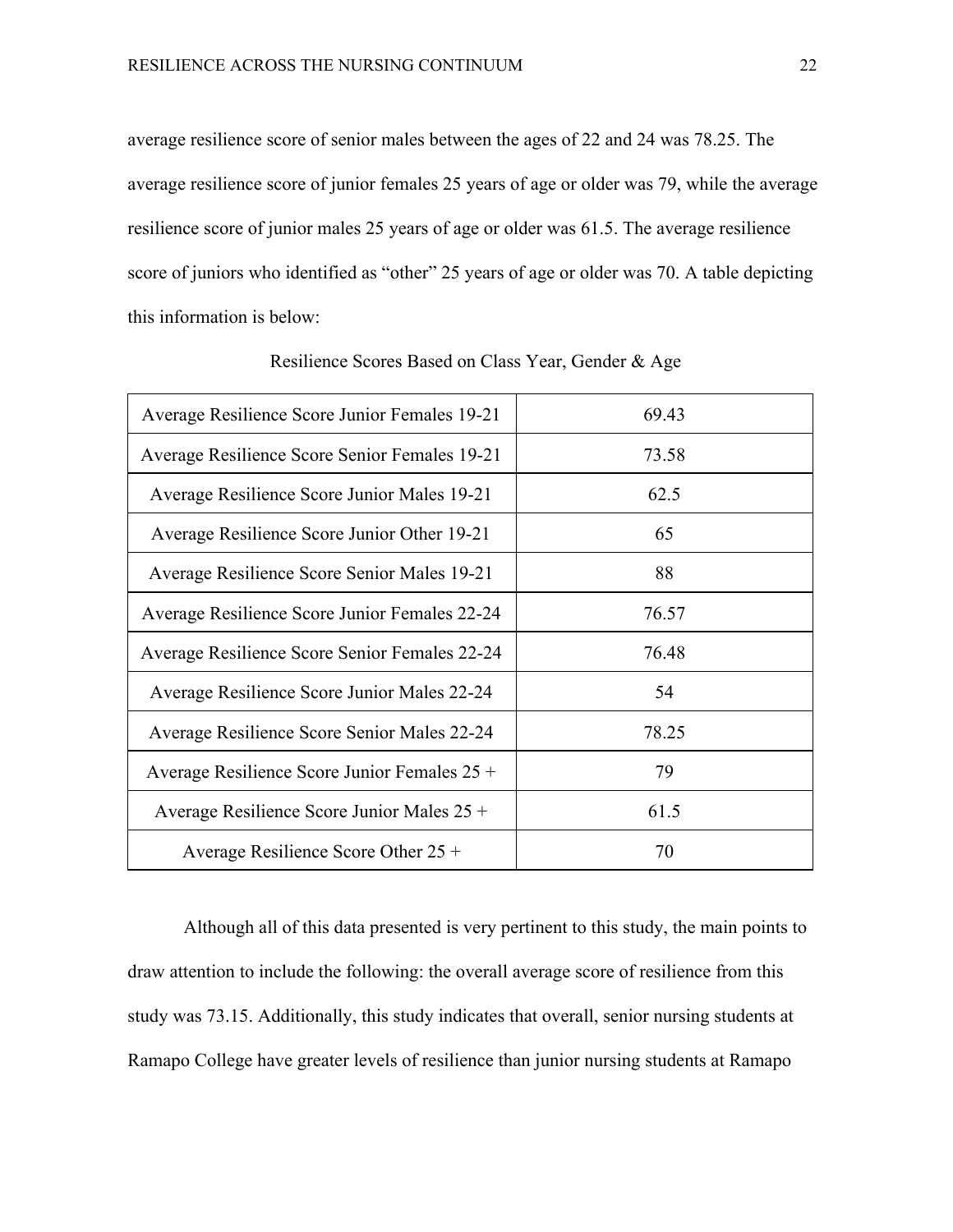College. This study also implies that females in the nursing program at Ramapo College have greater levels of resilience than males and students identifying with another gender in the nursing program at Ramapo College. Lastly, this study implies that students between the ages of 22 and 24 in the nursing program at Ramapo College have greater resilience than nursing students of any other age ranges in the program at Ramapo College.

According to the Connor-Davidson Resilience Scale Manual, the general population of the United States of America has a mean score of resilience of 80.7 (Connor & Davidson, 2003). There have been many reports using the Connor-Davidson Resilience Scale, specifically looking at students. While there have been a wide variety of age groups of these studies, there are a number of studies that also focused on college-aged students. A study performed in Australia in 2008 examining Australian young adults and undergraduate college students used the same 25-question Connor-Davidson Resilience Scale and reported a mean score of 68.3 (Connor & Davidson, 2003). Additionally, a study performed in Arizona, USA in 2010 studied college students, totalling 856 and averaging 18.6 in age, reported a mean score of resilience to be 72.9 (Connor & Davidson, 2003). Another study conducted in Australia in 2010 surveyed 401 university students, with the average age of 23.6, and reported an average score of resilience to be 69.1 (Connor & Davidson, 2003). The most similar study to the study conducted at Ramapo College is one performed in 2012 on 70 nursing students, with a report of an average score of resilience of 74.9 (Connor & Davidson, 2003).

Since the overall average score of resilience from this study was 73.15, that indicates our students have greater levels of resilience when compared with some similar studies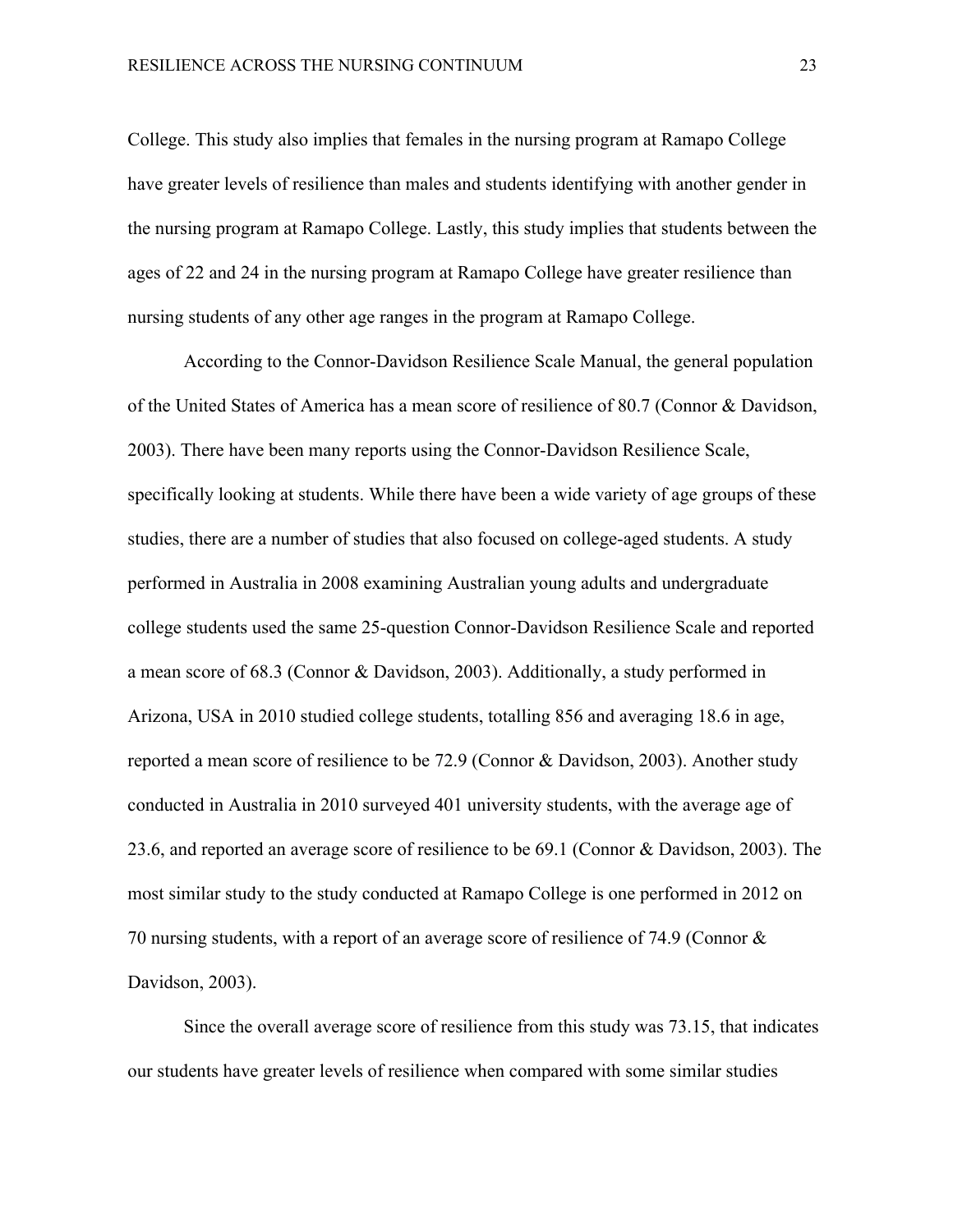performed using the same scale, while in other instances, our students have lower levels of resilience than other groups in similar situations. Although our average score of resilience is below the general population's mean score of resilience, there are many factors that can explain this difference. Additionally, our average score of resilience is less than seven points away from the general population's average, which is ultimately not far off.

As with many studies, there are limitations to this study. These include the short window of time participants had to respond to the survey, as it only was live for one week. Another limitation to the study was missing questions relating to demographics. Since we focused only on nursing students at Ramapo College in order to have more narrow and precise results to report on, we did not ask as many questions that could have been asked regarding other factors that the Connor-Davidson Resilience Scale has been effective in evaluating the correlations to. These include psychiatric disorders, mental health status, homelessness/poverty level, economic status, exposure to trauma, existence of medical problems, stress levels, coping abilities, overall health status (Connor & Davidson, 2003).

Additionally, the survey created only included three questions of demographics, including age range, class year, and gender. The survey could have included additional questions, such as status of housing as a student (i.e. residential or commuter student), current employment status (healthcare or non-healthcare related), academic success (i.e. GPA, course grades), race and ethnicity, history of medical issues, among others. Although the three demographics questions allowed for a wider report of differences in levels of resilience among these different populations, there could have been more factors identified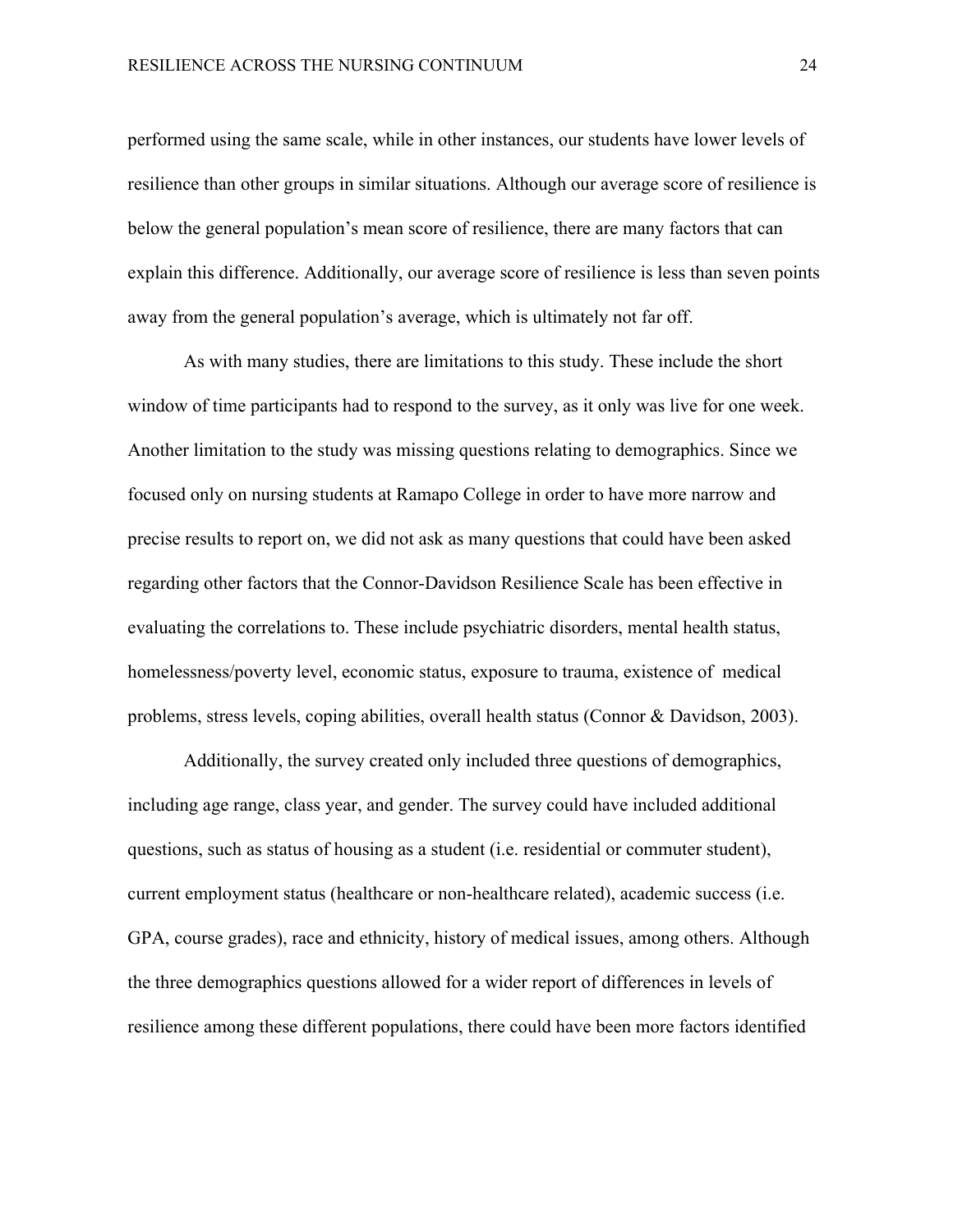that led to either a positive or negative correlation in resilience if there had been additional questions asked related to demographics.

Furthermore, participation in this study was voluntary and the report is entirely self-reported, and both of these aspects can be interpreted as limitations to the study. Seeing the study reached just beneath 50% of the total targeted population proves the limitation of the study, as does the total number of participants that completed the survey being less than 100. Having 97 participants, although it is nearly 50% of the targeted population, is a weak sample size and creates difficulty in being able to draw assumptions from this study to relate to a greater population.

Another limitation to study is human error. The Qualtrics system generated a report on all of the responses, but the student researcher calculated each individual's responses according to the Connor-Davidson Resilience Scale scoring system to identify each respondent's score of resilience. Although this was completed electronically with formulas in Google Sheets, there is room for error as the student researcher is human.

# **Resilience Across the Continuum in the Development of Nursing Experience: Implications for the Future of Nursing & Conclusion**

Resilience is essential to the career of nursing, and as students learning how to be the best healthcare providers they can be, it is also essential to have and to strengthen a nursing student's level of resilience. As this study shows, the overall score of resilience for all junior and senior nursing students at Ramapo College falls right beneath the Connor-Davidson Resilience Scale standard for the general population. This calls for action to be taken for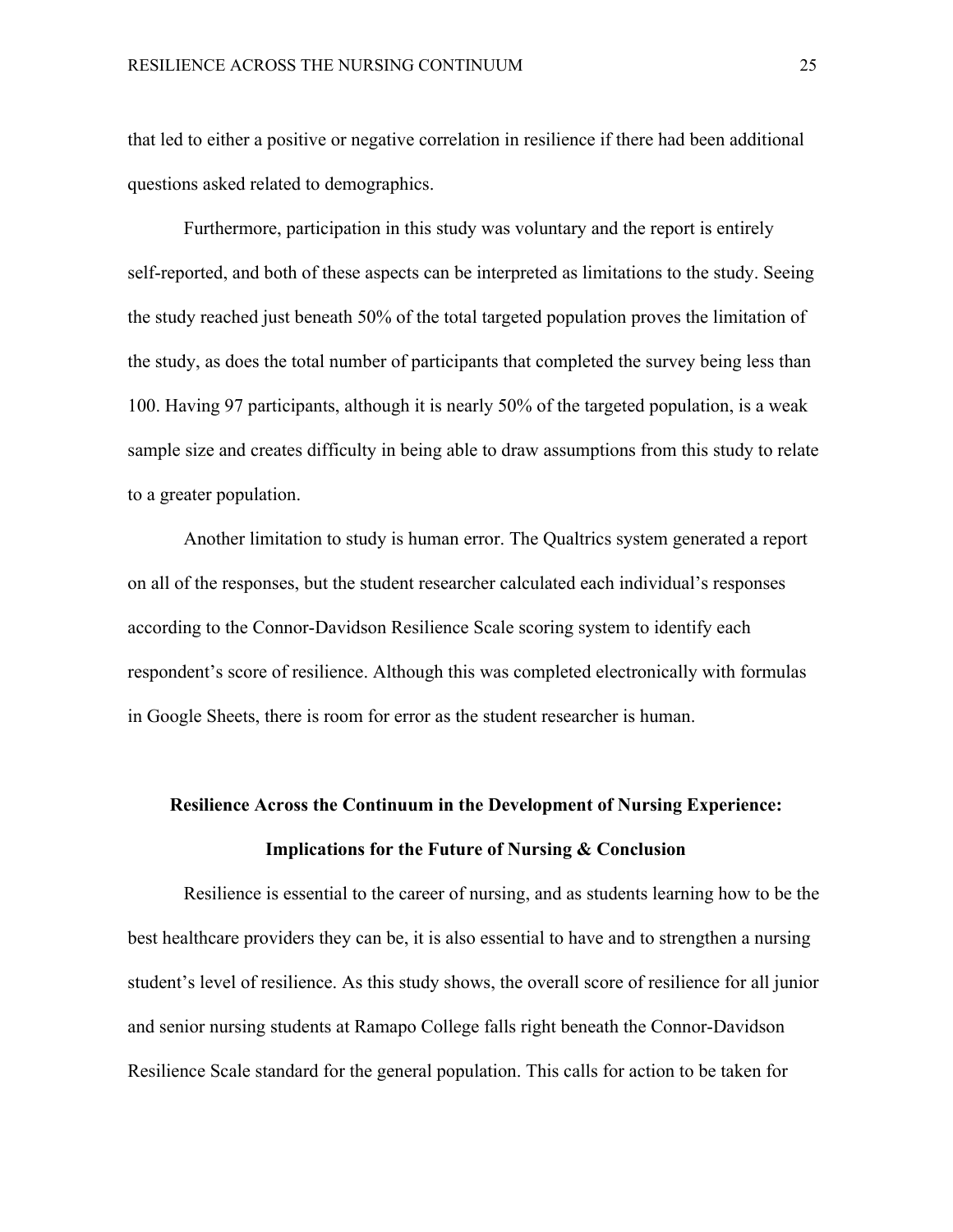these students at Ramapo College, to increase the resilience of each individual student. As discussed earlier, tools like mindfulness and coping skills can be incorporated into curriculum, to bring awareness to the need for creating this foundation so important to each student's future career. Additionally, an idea that the student researcher and faculty sponsor have been working with the Northern New Jersey Evidence Based Research Consortium in creating the development of a resiliency toolbox, to increase each participant's level of resilience. This study will work as a foundation of research for the current state of resilience in undergraduate nursing students, and similar studies will be conducted with new graduate nurses, nurse leaders and managers, as well as nurse administrators to explore the need for a toolbox once in the career as well. This study identified that there is indeed a lack of resilience in many nursing students at Ramapo College, and further action must be taken to improve each individual's ability to maintain and strengthen their resilience as they continue through the nursing curriculum at Ramapo College, and their career beyond this campus.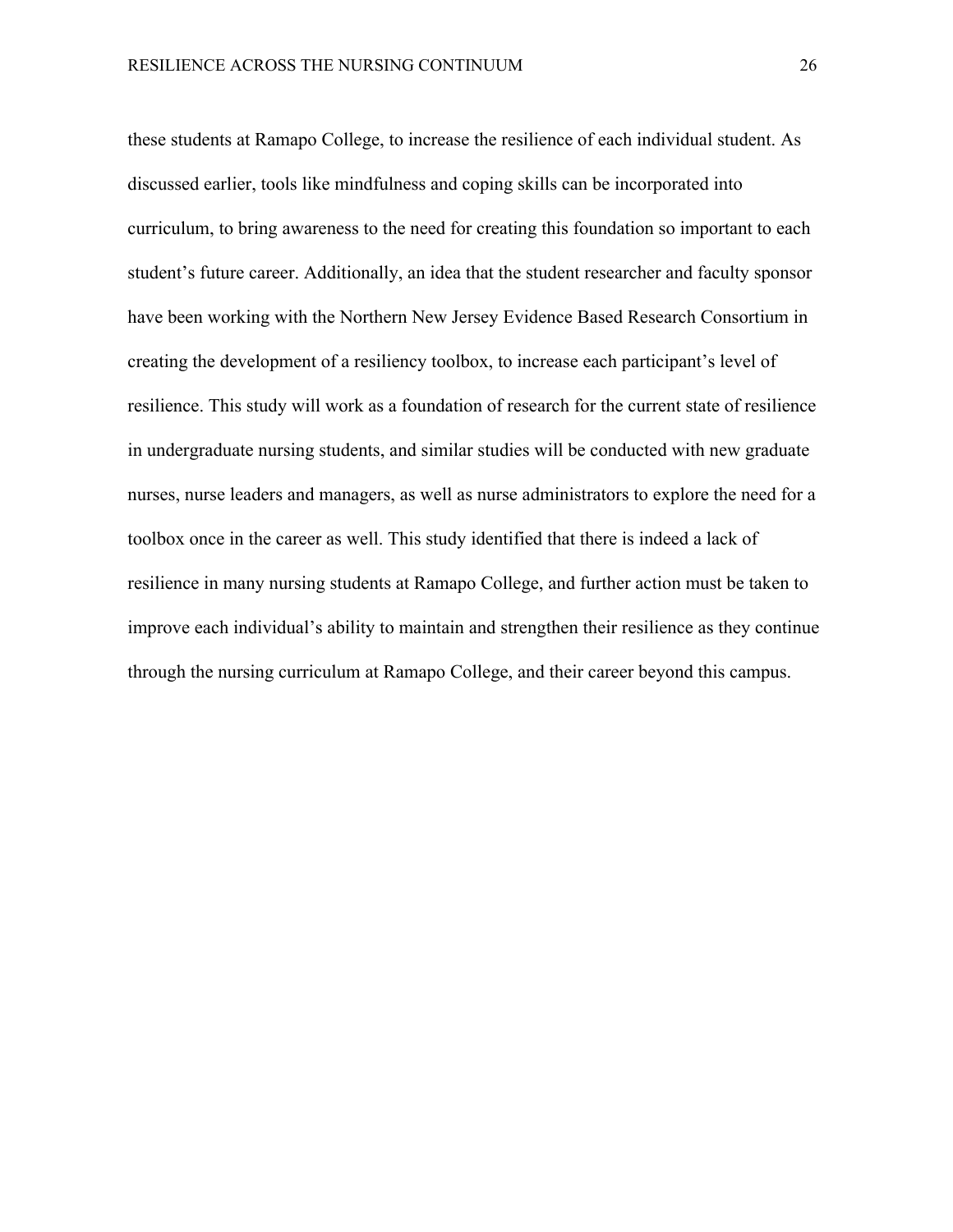### **References**

- Arrogante, O., & Aparicio-Zaldivar, E. (2017). Burnout and health among critical care professionals: The mediational role of resilience. *Intensive & Critical Care Nursing, 42*, 110-115.
- Cipriano, P. F. (2017). Building moral resilience and healthy environments. *American Nurse Today, 12*(12), 20.
- Connor, K. M., & Davidson, J. R. (2003). Development of a new Resilience Scale: The Connor-Davidson Resilience Scale (CD-RISC). *Wiley-Liss: Depression & Anxiety, 18*, 76-82.
- Connor, & Davidson. (n.d.). *Introduction to Connor-Davidson Resilience Scale*. Retrieved from http://www.connordavidson-resiliencescale.com/about.php
- Dehvan, F., Kamangar, P., Baiezeedy, S., Roshani, D., & Ghanei-Gheshlagh, R. (2018). The relationship of mental health with resilience among psychiatric nurses. *Nursing Practice Today, 5*(4), 368–374.
- de Souza Maia, S. M., de Souza, S. R., Corrêa Sória, D. de A., & Bertoldi da Costa, T. (2017). The Resilience of the Nurse of Medical and Surgical Clinic in Its Everyday Care. *Journal of Nursing UFPE / Revista de Enfermagem UFPE, 11*(8), 3093–3099.
- Froneman, K., Du Plessis, E., & Koen, M. P. (2016). Effective educator-student relationships in nursing education to strengthen nursing students' resilience. *Curationis, 39*(1), 1595.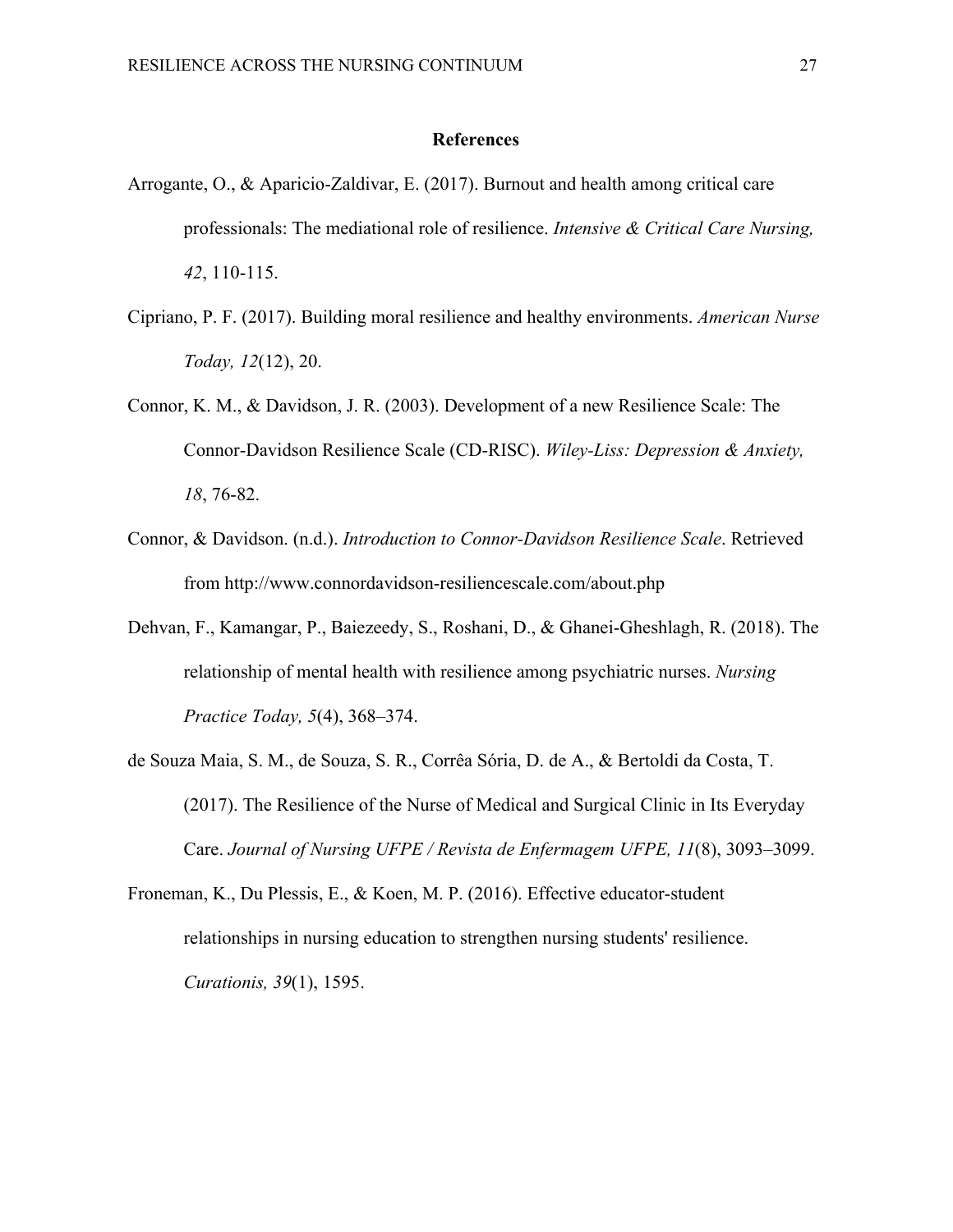- Hodges, H. F., Keeley, A. C., & Troyan, P. J. (2008). Professional resilience in baccalaureate-prepared acute care nurses: FIRST STEPS. *Nursing Education Perspectives, 29*(2), 80-9.
- Hodges, Helen F, Keeley, Ann C, & Grier, Elaine C (2005). Professional resilience, practice longevity, and parse's theory for baccalaureate education. *Journal of Nursing Education, 44*(12), 548-54.
- It takes an ASC to cultivate moral resilience in staff. (2017). *Same-Day Surgery, 41*(10), 114–116.
- Koen, M. P., van Eeden, C., & Wissing, M. P. (2011). The prevalence of resilience in a group of professional nurses. *Health S A, 16*(1), 11-1B,2B,3B,4B,5B,6B,8B,9B,10B,11B,12B.
- O'Flaherty, D. (2018). Cultivating a culture of caring and resilience. *Reflections on Nursing Leadership, 44*(2), 154–158.
- Reyes, A. T., Andrusyszyn, M., Iwasiw, C., Forchuk, C., & Babenko-Mould, Y. (2015). Resilience in nursing education: An integrative review. *The Journal of Nursing Education, 54*(8), 438-444.
- Saletnik, L. (2018). Building personal resilience. *AORN Journal, 107*(2), 175-178.
- Thomas, L. J., & Asselin, M. (2018). Promoting resilience among nursing students in clinical education*. Nurse Education in Practice, 28*, 231-234.
- Thomas, L.J., & Revell, S.H. (2015). Resilience in nursing students: An integrative review. *Nurse Education Today, 36*, 457-462.